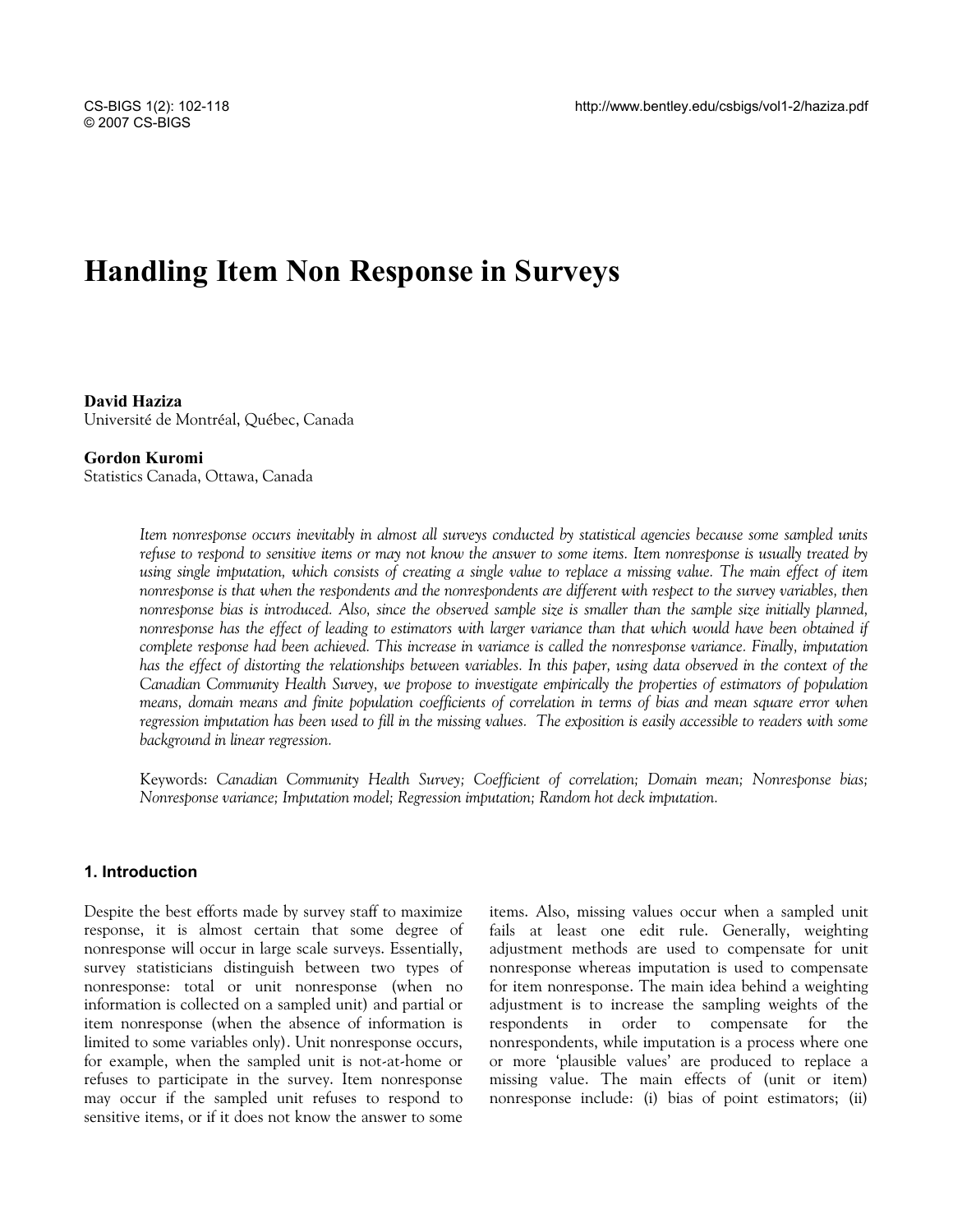increase in the variance of point estimators and (iii) bias of complete data variance estimators.

In this paper, we focus on single imputation, which consists in creating a single imputed value to replace a missing value, resulting in a single data file. The fact that imputation leads to a complete data file is seen by many data users and analysts as a desirable feature.

If respondents and nonrespondents are different with respect to the survey variables then nonresponse bias is introduced. Also, since the observed sample size is smaller than the sample size initially planned, nonresponse usually has the effect of leading to estimators with larger variance than the variance of those that would have been obtained if complete response had been achieved. This increase in variance is called the nonresponse variance. The role of imputation methods is thus to reduce the nonresponse bias and to control the nonresponse variance as much as possible. The key to achieving these goals is to use auxiliary variables available for both respondents and nonrespondents. Consequently, imputation is essentially a modeling exercise. The quality of the estimates will thus depend on the availability (at the imputation stage) of good auxiliary information and its judicious use in the imputation strategy.

It is nonetheless important to note that imputation carries certain risks. The most significant include: (1) Even though imputation leads to the creation of a complete data file, inferences are valid only if the underlying assumptions about the response mechanism and/or the imputation model are satisfied. (2) Some imputation methods tend to distort the distribution of the variables of interest (i.e., the variables being imputed). (3) Treating the imputed values as if they were observed may lead to a substantial underestimation of the variance of the estimator, especially if the item nonresponse rate is appreciable. (4) Marginal imputation for each item separately has the effect of distorting relationships between variables.

The outline of the paper is as follows: in section 2, we outline definitions and assumptions used in this paper, and define the concept of an imputed estimator. We also describe two families of imputation methods frequently used in practice: deterministic regression imputation and random regression imputation. Section 3 introduces the important concepts of nonresponse bias and nonresponse variance. The concept of ignorability of the nonresponse mechanism is also discussed. In section 4, we describe the data set used in this paper, and perform simulation studies to investigate the magnitude of the nonresponse bias and nonresponse variance under several scenarios. The problem of estimating totals (or means) for subgroups called domains is treated in section 5. We also perform simulation studies to investigate the bias of the resulting estimators. In section 6, we consider the problem of estimating the finite population coefficient of correlation between two variables after they have been marginally imputed. Finally, we conclude in section 7.

#### **2. Framework and Assumptions**

Consider a finite population *U* of *N* individuals. Our goal is to estimate the population mean of a variable of interest *y* (for example, the weight of an individual),

$$
\overline{Y} = \frac{1}{N} \sum_{i \in U} y_i
$$
. We select a random sample, s, of size n,

according to a given sampling design  $p(s)$ . If we had complete response to the variable *y*, we could, for example, use the well known Horvitz-Thompson estimator (e.g., Lohr, 1999, page 96) given by

$$
\overline{y}_{HT} = \frac{1}{N} \sum_{i \in S} w_i y_i, \qquad (2.1)
$$

where  $w_i = 1/\pi_i$  denotes the sampling weight attached to unit *i* and  $\pi$ <sub>*i*</sub> denotes its inclusion probability in the sample. The estimator  $\overline{y}_{HT}$  is unbiased for  $\overline{Y}$  with respect to the sampling design and we write  $E_p(\bar{y}_{HT}) = \bar{Y}$ , where  $E_p(.)$  denotes the expectation with respect to the sampling design. In the presence of nonresponse to item *y*, it is not possible to compute the estimator  $\bar{y}_{HT}$  since some *y*-values are missing. We define an imputed estimator of  $\overline{Y}$  given by

$$
\overline{y}_I = \frac{1}{N} \left[ \sum_{i \in s} w_i r_i y_i + \sum_{i \in s} w_i \left( 1 - r_i \right) y_i^* \right],\tag{2.2}
$$

where  $r_i$  is a response indicator attached to unit *i* such that  $r_i = 1$  if unit *i* has responded to item *i* and  $r_i = 0$ otherwise, and  $y_i^*$  denotes the imputed value used to replace the missing value  $y_i$ . Note that the imputed estimator (2.2) is simply the weighted mean of the observed and the imputed values. Also, note that the imputed value  $y_i^*$  depends on the imputation method used.

In this paper, we consider deterministic and random regression imputation. We assume that a vector of *q* auxiliary variables, **z**, is available for each sampled unit.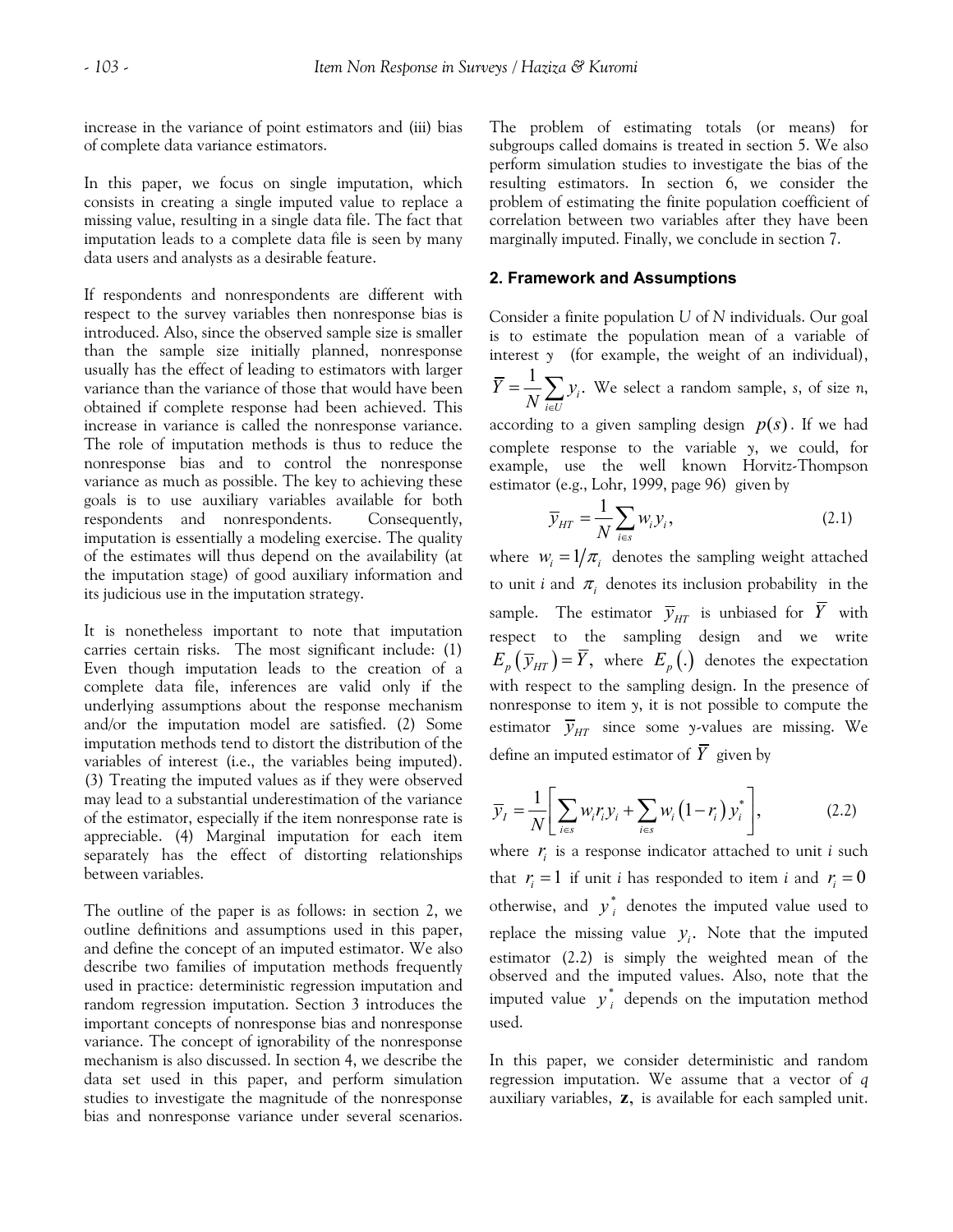Regression imputation is motivated by the following linear regression model: *z* 

$$
m: y_i = \mathbf{z}_i' \mathbf{\beta} + \varepsilon_i,
$$
  
\n
$$
E_m(\varepsilon_i) = 0, \quad E_m(\varepsilon_i \varepsilon_j) = 0 \quad \text{if } i \neq j, \quad E_m(\varepsilon_i^2) = \sigma^2,
$$
  
\n(2.3)

where  $E_m(.)$  denotes the expectation with respect to the model (2.3). The model (2.3) is called the imputation model.

 Deterministic regression imputation consists of replacing the missing value  $y_i$  by the predicted value,  $\hat{y}_i$ , obtained by fitting the model (2.3) using the respondents *y*-values. That is,

$$
y_i^* = \hat{y}_i = \mathbf{z}_i' \hat{\mathbf{B}}_{\mathbf{r}},
$$
 (2.4)

where  $\mathbf{B}_{r} = \int w_{i} r_{i} \mathbf{z}_{i} \mathbf{z}'_{i} + \int w_{i} r_{i} \mathbf{z}_{i} y_{i}$  is the 1  $\hat{\mathbf{B}}_{\mathbf{r}} = \left| \sum w_i r_i \mathbf{z}_i \mathbf{z}_i' \right| \left| \sum w_i r_i \mathbf{z}_i \mathbf{y}_i' \right|$  $i \in s$   $\qquad$   $\qquad$   $\qquad$   $\qquad$   $i \in s$  $w_i r_i \mathbf{z}_i \mathbf{z}'_i \mid \sum w_i r_i \mathbf{z}_i$ −  $\hat{\mathbf{B}}_{\mathbf{r}} = \left( \sum_{i \in S} w_i r_i \mathbf{z}_i \mathbf{z}_i' \right)^T \left( \sum_{i \in S} w_i r_i \mathbf{z}_i \mathbf{y}_i \right)$ 

weighted least square estimator of **β**. A special case of (2.4) is mean imputation which is obtained by setting  $z_i = 1$ . In this case, the estimated regression coefficient  $\hat{\textbf{B}}_{\textbf{r}}$  reduces to the weighted mean of the respondents,

$$
\overline{\mathcal{Y}}_r = \sum_{i \in s} w_i r_i \mathcal{Y}_i / \sum_{i \in s} w_i r_i \, .
$$

Random regression imputation can be viewed as deterministic regression imputation with an added random component. Let  $s_r$  denote the set of respondents to item *y*. The imputed value used for missing  $y_i$  is given by

$$
y_i^* = \hat{y}_i + e_i^*,
$$
 (2.5)

where 
$$
\hat{y}_i
$$
 is given by (2.4),  
\n $e_i^* = e_j, j \in s_r$  such that  $P(e_i^* = e_j) = w_j / \sum_{k \in s} w_k r_k$  and

 $e_j = y_j - \mathbf{z}'_j \hat{\mathbf{B}}_r$ . A special case of random regression imputation is random hot deck imputation which is obtained by setting  $z_i = 1$  in (2.5). It can be viewed as mean imputation with an added random residual. In other words, random hot deck imputation consists of selecting at random (with probability proportional to the sampling weight) a respondent *y*-value to replace a missing value.

Deterministic regression imputation tends to distort the distribution of the variables of interest (i.e., the variables being imputed). The magnitude of the distortion depends on the response rate as well as the adequacy of the model. If the response rate is high and/or the model explains the variable being imputed well, we can expect the distortion to be small to moderate. Random regression imputation tends to preserve the distribution of the variable being imputed but it suffers from an additional component of variance due to the use of a random imputation mechanism.

## **3. Nonresponse Bias and Nonresponse Variance**

To study the properties (for example, bias, variance and mean square error) of the imputed estimator (2.2), we use the standard decomposition of the total error of  $\overline{y}_t$  as a starting point:

$$
\overline{y}_I - \overline{Y} = (\overline{y}_{HT} - \overline{Y}) + (\overline{y}_I - \overline{y}_{HT}) \qquad (3.1)
$$

The first term  $\overline{y}_{HT} - \overline{Y}$  on the right-hand side of (3.1) is called the sampling error of  $\overline{y}_I$  whereas the second term  $\overline{y}_I - \overline{y}_{HT}$  is called the nonresponse error of  $\overline{y}_I$ . The concepts of nonresponse bias and nonresponse variance are defined in sections 3.1 and 3.2, respectively. But first, we define the concept of nonresponse mechanism.

Let  $p_i = P(r_i = 1)$  be the response probability to item *y* for individual *i*. We assume that the individuals respond independently of one another; that is,  $p_{ii} = P(r_i = 1, r_i = 1) = p_i p_i$ . The unknown distribution of the response indicators,  $p(r_i|s)$ , is called the nonresponse mechanism*.* Since it is unknown, we must make some assumptions about the nonresponse mechanism (see section 3.1).

#### 3.1 Nonresponse bias

The bias of the imputed estimator is defined as  $Bias(\overline{y}_I) = E(\overline{y}_I - \overline{Y})$ 

$$
= E_p E_q (\overline{y}_I - \overline{Y} | s)
$$
  
=  $E_p (\overline{y}_{HT} - \overline{Y}) + E_p E_q (\overline{y}_I - \overline{y}_{HT} | s)$   
=  $E_p (B_q)$ ,

where  $B_q = E_q (\overline{y}_I - \overline{y}_{HT} | s)$  denotes the conditional nonresponse bias and  $E_q(.)$  denotes the expectation with respect to the nonresponse mechanism. Hence, the imputed estimator  $\overline{y}_I$  is unbiased for *Y* if  $B_q = 0$  for any sample *s*. Therefore, the nonresponse bias is the average difference between the imputed estimator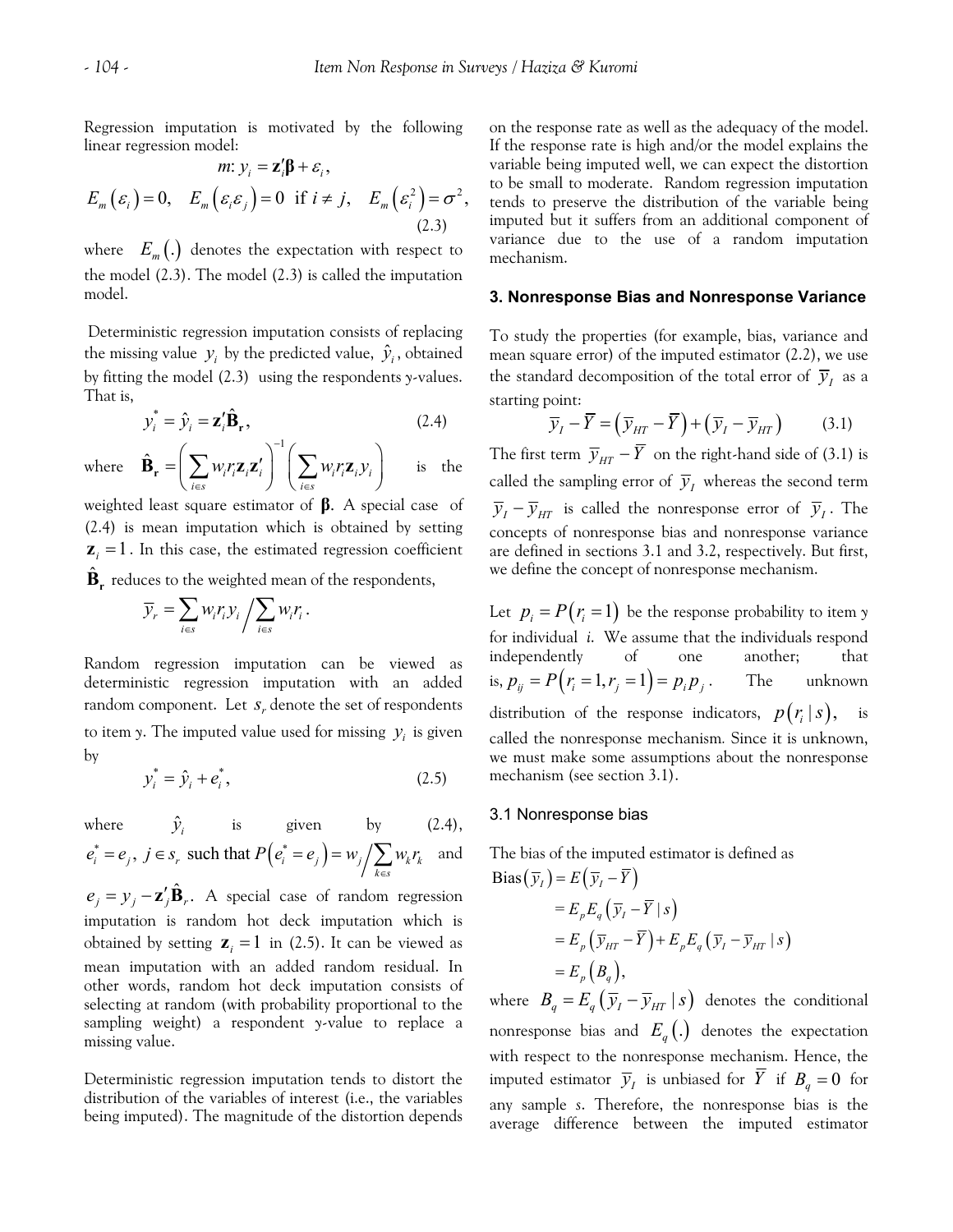obtained after imputation and the estimator we would have obtained had no nonresponse been observed. The question that comes to mind is: when is the nonresponse bias,  $B_q$ , (approximately) equal to zero?

The nonresponse bias will be negligible if the vector of auxiliary variables **z** is correctly specified and the nonresponse mechanism is ignorable with respect to the selected imputation model, which occurs when the probability of response,  $p_i$ , is independent of the error term,  $\varepsilon$ <sub>i</sub>, in the imputation model. In other words, it is ignorable if, after accounting for **z** in the imputation procedure, the response probability does not depend on the error term. Otherwise, the nonresponse mechanism is said to be nonignorable. A special case of an ignorable nonresponse mechanism occurs when all the individuals have the same response probability; that is  $p_i = p$ . In this case, the nonresponse mechanism is said to be uniform. When the nonresponse mechanism is ignorable, the data are said to be *Missing At Random* (MAR). When it is nonignorable, the data are said to be *Not Missing At Random* (NMAR).

Consider the case of a scalar *z* and suppose that the probability of response depends on the variable *z*. If the variable of interest *y* is related to *z* (so the error term of the imputation model depends on *z*), then the nonresponse mechanism is ignorable if *z* is used in the imputation procedure and we can expect the nonresponse bias to be negligible; otherwise the nonresponse mechanism is nonignorable and the resulting estimators are potentially considerably biased. If the variable *z* is not related to  $y$ , then there is no need to include  $z$  in the imputation model in order to reduce the nonresponse bias. If the probability of response depends directly on the variable of interest, then the nonresponse mechanism is automatically nonignorable. In this case, the main issue is the nonresponse bias that will remain even after accounting for auxiliary variables in the imputation model. However, note that if the imputation model is rich and has good predictive power, we can expect to achieve a good bias reduction. In practice, we do not know if the nonresponse mechanism is ignorable or not but we can expect that, as the imputation model becomes 'richer', the nonresponse bias will typically decrease.

In practice, it is generally not possible to know if there is a presence of nonresponse bias, and if there is, we do not know anything about its magnitude. What we know is that the nonresponse bias tends to be large if the respondents and the nonrespondents have significantly different characteristics and it increases as the response rate decreases. Consequently, it is important to perform a complete modeling exercise which includes model building as well as model validation. Model validation is particularly important because it gives us some confidence that the model at hand is reasonable. It includes the detection of outliers and the examination of plots such as a plot of residuals vs. the predicted values, a plot of residuals vs. the auxiliary variables selected in the model and a plot of residuals vs. variables not selected in the model.

#### 3.2 Nonresponse variance

In practice, we should make every effort to reduce the non-response bias by selecting an appropriate imputation method. Assuming that the imputed estimator  $\overline{y}_t$  is unbiased for  $\overline{Y}$ , its variance can be expressed as

$$
V(\overline{y}_I) = E(\overline{y}_I - \overline{Y})^2
$$
  
=  $E_p E_q (\overline{y}_{HT} - \overline{Y} | s)^2 + E_p E_q (\overline{y}_I - \overline{y}_{HT} | s)^2$   
+  $2E_p E_q [(\overline{y}_{HT} - \overline{Y})(\overline{y}_I - \overline{y}_{HT}) | s]$   
=  $E_p (\overline{y}_{HT} - \overline{Y})^2 + E_p E_q (\overline{y}_I - \overline{y}_{HT} | s)^2$   
=  $V_{SAM} + V_{NR}$ ,

where  $V_{SAM} = V_p \left( \overline{y}_{HT} \right)$  denotes the sampling variance and  $V_{NR} = E_p V_q \left( \overline{y}_I - \overline{y}_{HT} \right| s$  denotes the nonresponse variance. In the case of random regression imputation, there is an extra term in the total variance which represents the variance associated with the imputation mechanism that consists in randomly selecting the residuals. The magnitude of the sampling variance depends on the sampling procedure being used, the selected sample size and the type of population being sampled. The magnitude of the nonresponse variance depends on the response rate as well as the quality of the imputation model used to construct the imputed values. The nonresponse variance tends to increase as the response rate decreases because the number of respondents decreases. Also, for a given response rate, the nonresponse variance tends to be small if the imputation model has a good predictive power. Indeed, consider the extreme situation for which the relationship between the variable of interest and the auxiliary variables is perfect (i.e., all the points lie on the regression line). In this case, the nonresponse variance is zero regardless of the response rate because we are able to determine exactly the missing values.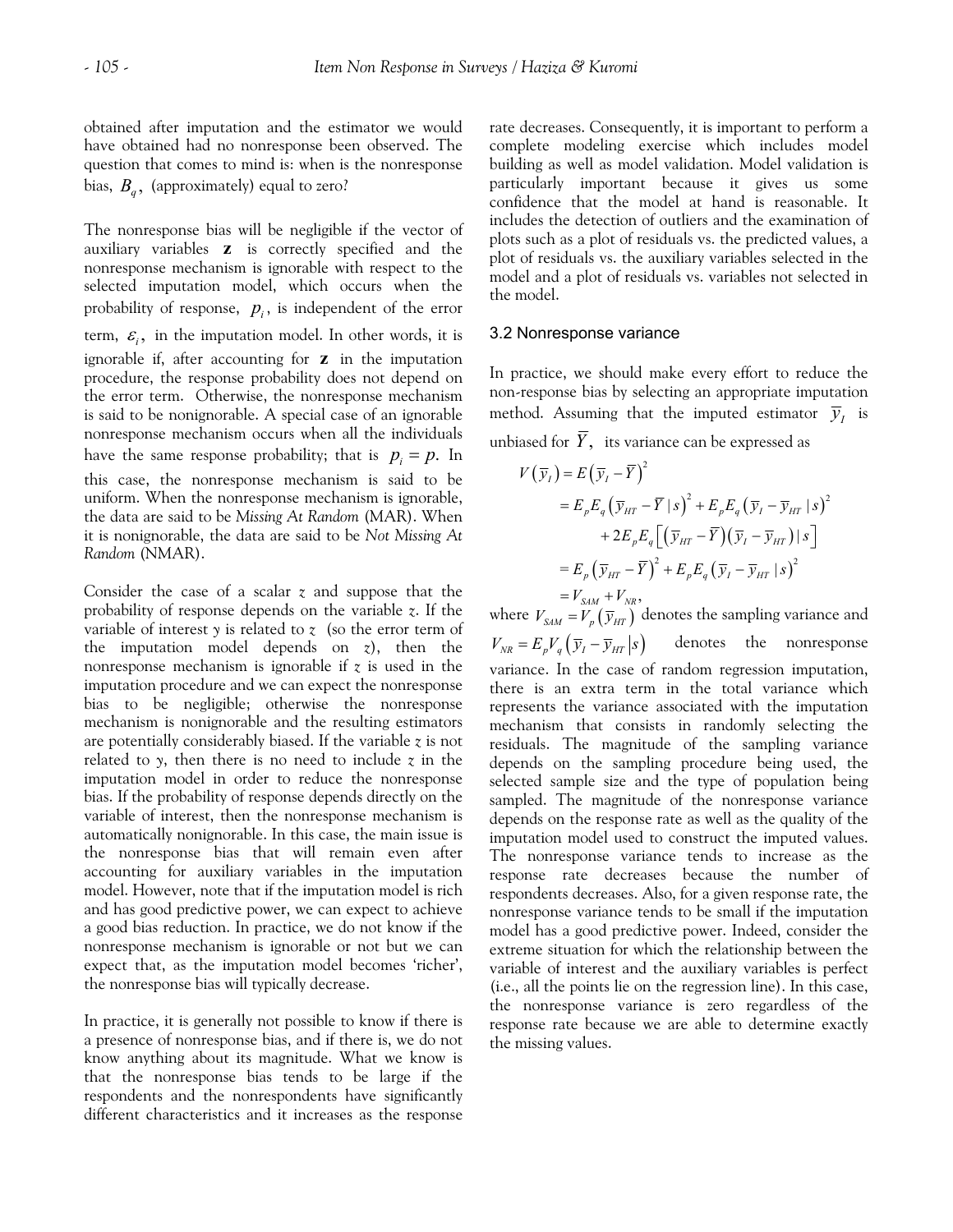## **4. Simulation Study**

#### 4.1 Description of the data set

The data set used for the simulation studies is a subset of a sample collected between January 2005 and December 2005 for the Canadian Community Health Survey (CCHS), which is a cross-sectional survey that collects information related to health status, health care utilization and health determinants for the Canadian population. This data represents our 'population' that will be used as a starting point for the simulation studies.

The original data file was a Public Use Microdata File (PUMF) obtained for the CCHS Cycle 3.1 (2005). This file contained more than 1000 variables. We selected a relatively small subset of 16 variables, which are described in Appendix A. Information on the file was collected for more than 100,000 records. Records with missing or incomplete responses were dropped, which reduced the number of records to the neighborhood of 80,000. Then a simple random sample of 10,000 records was taken for the case study population data set.

In this paper, the main variable of interest is HWTEGWTK (self reported weight in kg of an individual). All the other variables on the file will be treated as auxiliary variables. To determine the set of variables related to the variable HWTEGWTK, we performed a regression analysis with the variable HWTEGWTK as the dependent variable and the other variables as independent variables. The selected independent variables are shown in Appendix B. From this point on, we refer to this model as the full model. Note that the 16 age categories for the variable DHHEAGE of the CCHS PUMF were collapsed into 7 categories in the derived variable AGE\_GROUP, and therefore this derived variable rather than the original variable from the CCHS PUMF file is described in Appendix A. Also, two interaction variables were defined and added to the population file for the purpose of modeling: (i) the interaction between AGE\_GROUP and DHHE\_SEX (called AGE\_SEX\_NUMERIC) and (ii) the interaction between AGE\_GROUP and CCCE\_071 (called AGE\_BP\_NUMERIC).

#### 4.2 Implementation

In this section, we perform simulation studies in order to illustrate the concepts on nonresponse bias and nonresponse variance. From the CCHS population, we selected  $R = 1000$  random samples according to simple random sampling without replacement with sample sizes

 $n = 1000$  and  $n = 10,000$ . Note that the latter case is the census case. In each selected sample, we generated nonresponse according to four distinct nonresponse mechanisms, as follows: first, we assigned a response probability,  $p_i$ , to each unit in the sample according to a logistic function; that is, we have

$$
p_i = \frac{\exp\{\mathbf{x}_i'\mathbf{y}\}}{1 + \exp\{\mathbf{x}_i'\mathbf{y}\}},
$$

where  $\mathbf{x}_i$  is a vector of variables and  $\gamma$  denotes a vector of parameters. Table 1 presents the vector  $\mathbf{x}_i$  for each nonresponse mechanism. Then, for each sampled unit, a response indicator  $r_i$  was generated according to a Bernoulli distribution with parameter  $p_i$ . The response rates were set to either 0.5 or 0.9. That is, we generated the  $p_i$ 's so that their mean was equal to either 0.5 or 0.9.

**Table 1.** Nonresponse Mechanisms Used to Generate Nonresponse

| Non-        |                 |       |                |
|-------------|-----------------|-------|----------------|
| response    |                 |       |                |
| mechanism   |                 |       |                |
| $\mathbf X$ |                 |       |                |
|             | DHHE SEX,       | HWTE  | CCCE 011,      |
|             | AGE GROUP,      | G-WTK | CCCE 031,      |
|             | <b>HWTEGHTM</b> |       | <b>INCEGHH</b> |

In each simulated sample, we used three imputation methods to compensate for nonresponse to item *y*: mean imputation, deterministic regression imputation and random regression imputation. Both deterministic and random regression imputation were based on the full model described in Appendix B.

Then, in each sample, we calculated the imputed estimator,  $\overline{y}_i$ , given by (2.2). The Monte Carlo average of an estimator  $\hat{\theta}$  is defined by

$$
E_{MC}\left(\hat{\theta}\right) = \frac{1}{R} \sum_{r=1}^{R} \hat{\theta}^{(r)},\tag{4.1}
$$

where  $\hat{\theta}^{(r)}$  denotes the estimator  $\hat{\theta}$  in the *r*-th simulated sample,  $r = 1, ..., R$ . As a measure of bias of  $\overline{y}_I$ , we used the Monte Carlo percent relative bias given by

$$
RB_{MC}\left(\overline{y}_I\right) = 100 \times \frac{E_{MC}\left(\overline{y}_I\right) - \overline{Y}}{\overline{Y}},\tag{4.2}
$$

where  $E_{MC}(\bar{y}_I)$  is obtained from (4.1) by replacing  $\hat{\theta}$ with  $\overline{y}_i$ . As a measure of variability of the imputed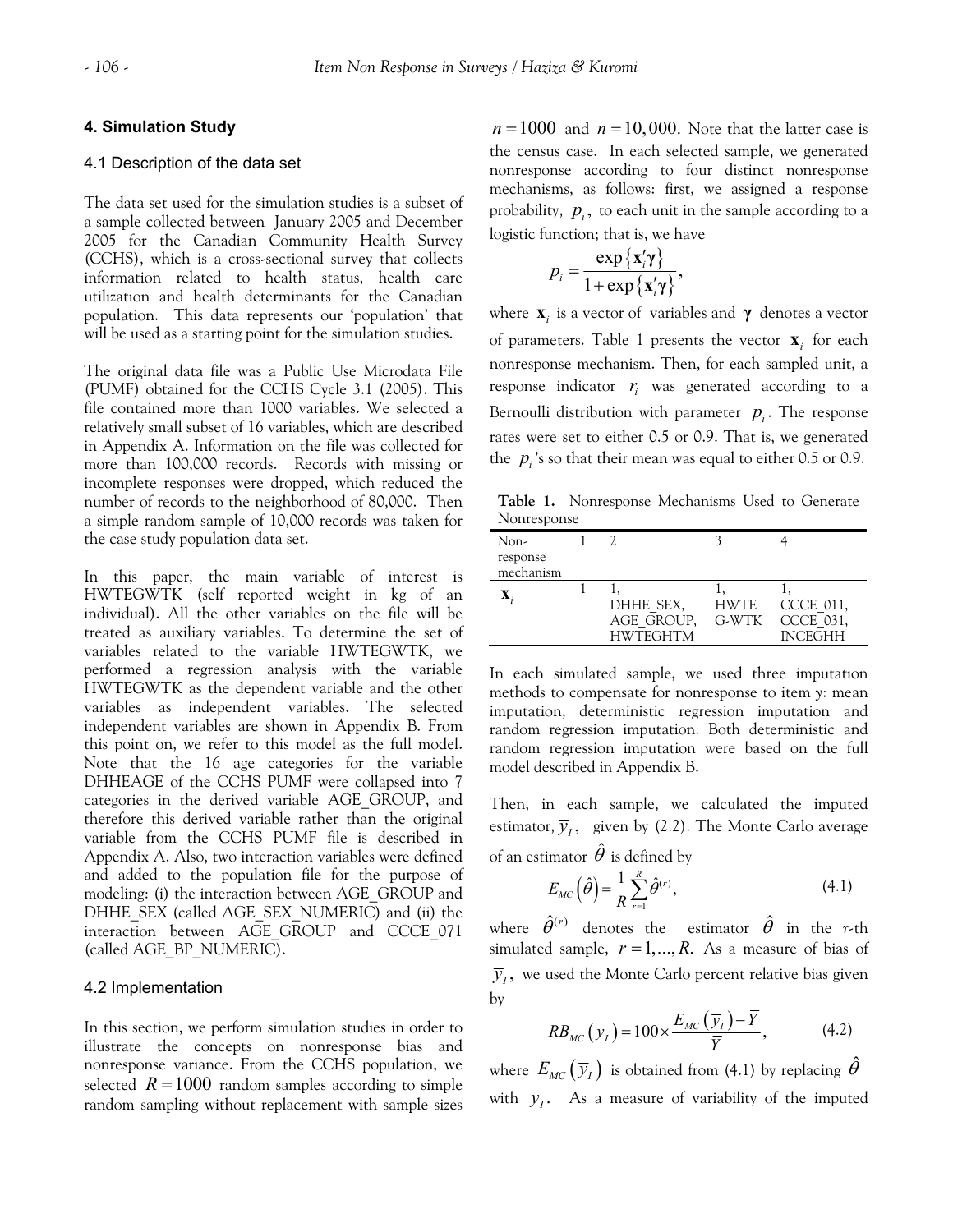estimator  $\overline{y}_l$ , we used the Monte Carlo mean square error given by

 $MSE_{MC}(\overline{y}_I) = E_{MC}(\overline{y}_I - \overline{Y})^2$ ,

where  $E_{MC} \left(\overline y_I - \overline Y\right)^2$  is obtained from (4.1) by replacing  $\hat{\theta}$  with  $(\bar{y}_I - \bar{Y})^2$ .

To investigate the relative magnitude of the variance components (variance due to sampling and due to nonresponse and imputation), we calculated the following Monte Carlo measures:  $V_{SAM}^{MC} = E_{MC} \left[ E_{MC} \left( \overline{\mathcal{Y}}_{HT} \right) - \overline{Y} \right]^2$ , which is obtained from (4.1) by replacing  $\hat{\theta}$  with  $\left[ E_{_{MC}} \left( \overline{y}_{_{HI}} \right) - \overline{Y} \right]^2$  and  $E_{MC}(\bar{y}_{HT})$  is obtained from (4.1) by replacing  $\hat{\theta}$  with  $\overline{y}_{HT}$ ;  $V_{NR}^{MC} = E_{MC} \left[ \overline{y}_I - E_{MC} (\overline{y}_{HT}) \right]^2$ , which is obtained from (4.1) by replacing  $\hat{\theta}$  with  $\left[\overline{y}_I - E_{MC}(\overline{y}_{HT})\right]^2$ . Finally, to get an idea of the relative increase in variance when random regression imputation is used as opposed to deterministic regression imputation, we computed the following measure:

$$
\lambda = \frac{MSE_{MC}^{\text{Random}}(\overline{y}_I)}{MSE_{MC}^{\text{Deterministic}}(\overline{y}_I)},
$$
\n(4.3)

where  $MSE_{MC}^{\text{Random}}(\bar{y}_I)$  denotes the mean square error of the imputed estimator  $\overline{y}_I$  when random regression imputation has been used, whereas  $MSE_{MC}^{\text{Deterministic}}(\overline{y}_I)$ denotes the mean square error of the imputed estimator  $\bar{y}_I$  under deterministic regression imputation.

## 4.2 Discussion of the results

Note that the nonresponse mechanism 1 corresponds to uniform response under which all the individuals have the same response probability. The nonresponse mechanism 2 depends on auxiliary variables that are strongly related to the variable of interest HWTEGWTK (see Appendix B). Hence, if the variables DHHE\_SEX, AGE GROUP and HWTEGHTM are used in the imputation procedure, the nonresponse mechanism will be ignorable; otherwise, it will be nonignorable and the resulting estimators will be biased. The nonresponse mechanism 3 depends directly on the variable of interest. Therefore, it is automatically nonignorable. Finally, the nonresponse mechanism 4 depends on variables that are related poorly or not at all to HWTEGWTK. These variables were not selected in the full model. Therefore, the nonresponse mechanism is automatically ignorable.

Figure 1 shows the relative error of the Horvitz-Thompson estimator (2.1) that we would have obtained in the complete data case and that of the imputed estimator (2.2) for each replicate. Note that the relative error (in %) of an estimator  $\hat{\theta}$  of a parameter  $\theta$  is defined as  $100 \times \left(\frac{\hat{\theta} - \theta}{\theta}\right)$ . As expected, the relative

error of the Horvitz-Thompson estimator 'centers around' zero, showing that the Horvitz-Thompson estimator is unbiased for the population mean. Also, Figure 1 shows that the imputed estimator under mean imputation and nonresponse mechanism 2 (with  $n/N = 0.1$  and  $p = 0.5$ ) is clearly biased since its relative error centers around 15%. This result can be easily explained by the fact that the probability of response depends on some auxiliary variables that are also related to the variable of interest HWTEGWTK but mean imputation fails to account for these variables. Figure 2 shows that both the Horvitz-Thompson estimator (2.1) and the imputed estimator (2.2) are unbiased under mean imputation and the nonresponse mechanism 4 (with  $n/N = 0.1$  and  $p = 0.5$ ). This result is not surprising since, in the case of the nonresponse mechanism 4, the probability of response depends on variables that are not related to the variable of interest HWTEGWTK, so there is no need to include them in the imputation procedure.

Figure 3 shows that the asymptotic distribution of the imputed estimator is normal under the nonresponse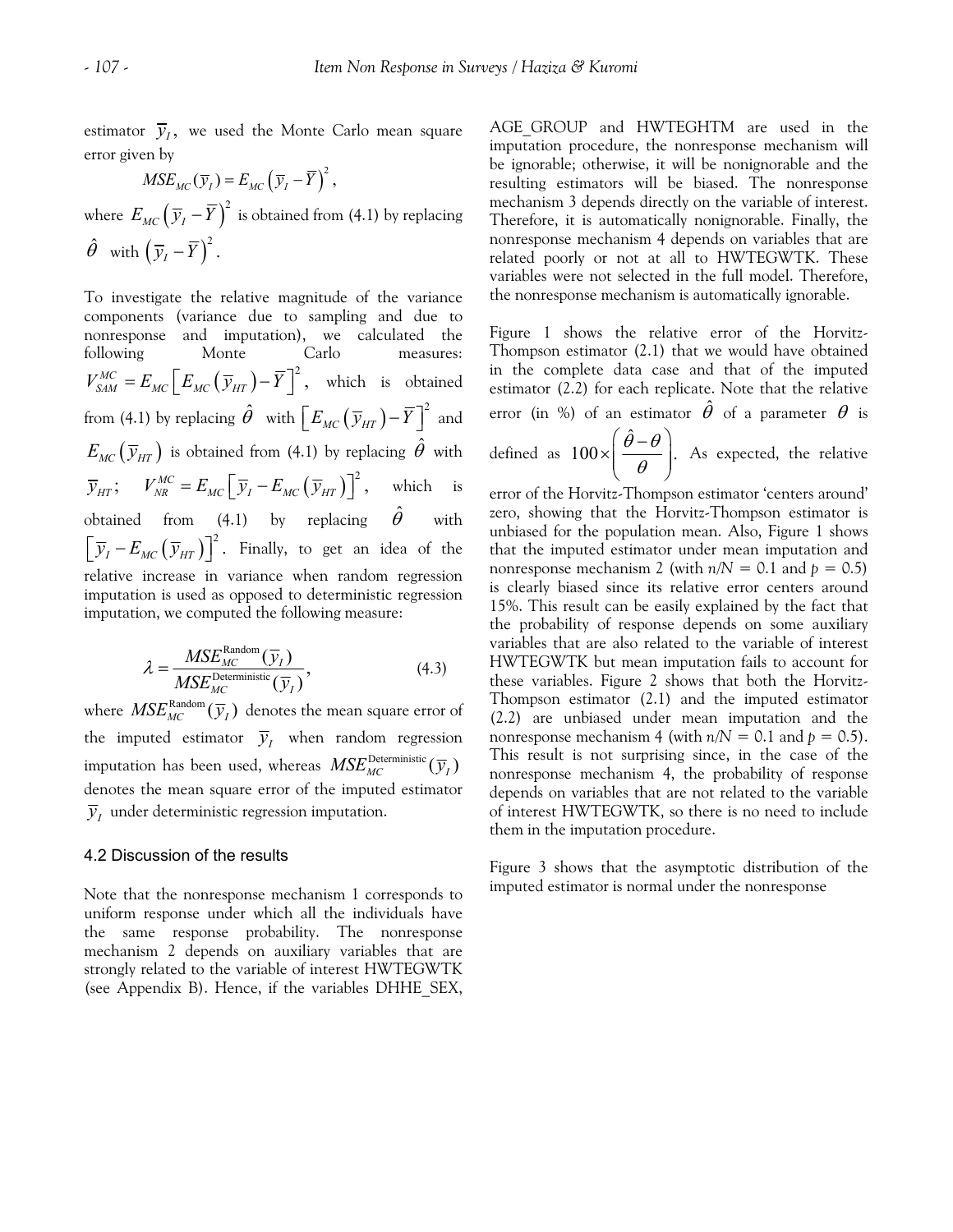

**Figure 1**: Relative Error of the Imputed estimator vs. the Horvitz-Thompson (complete data) estimator for mean imputation with  $n/N = 0.1$ ,  $p = 0.5$  and nonresponse mechanism 2



**Figure 2**: Relative Error of the Imputed estimator vs. the Horvitz-Thompson (complete data) estimator for mean imputation with  $n/N = 0.1$ ,  $p = 0.5$  and nonresponse mechanism 4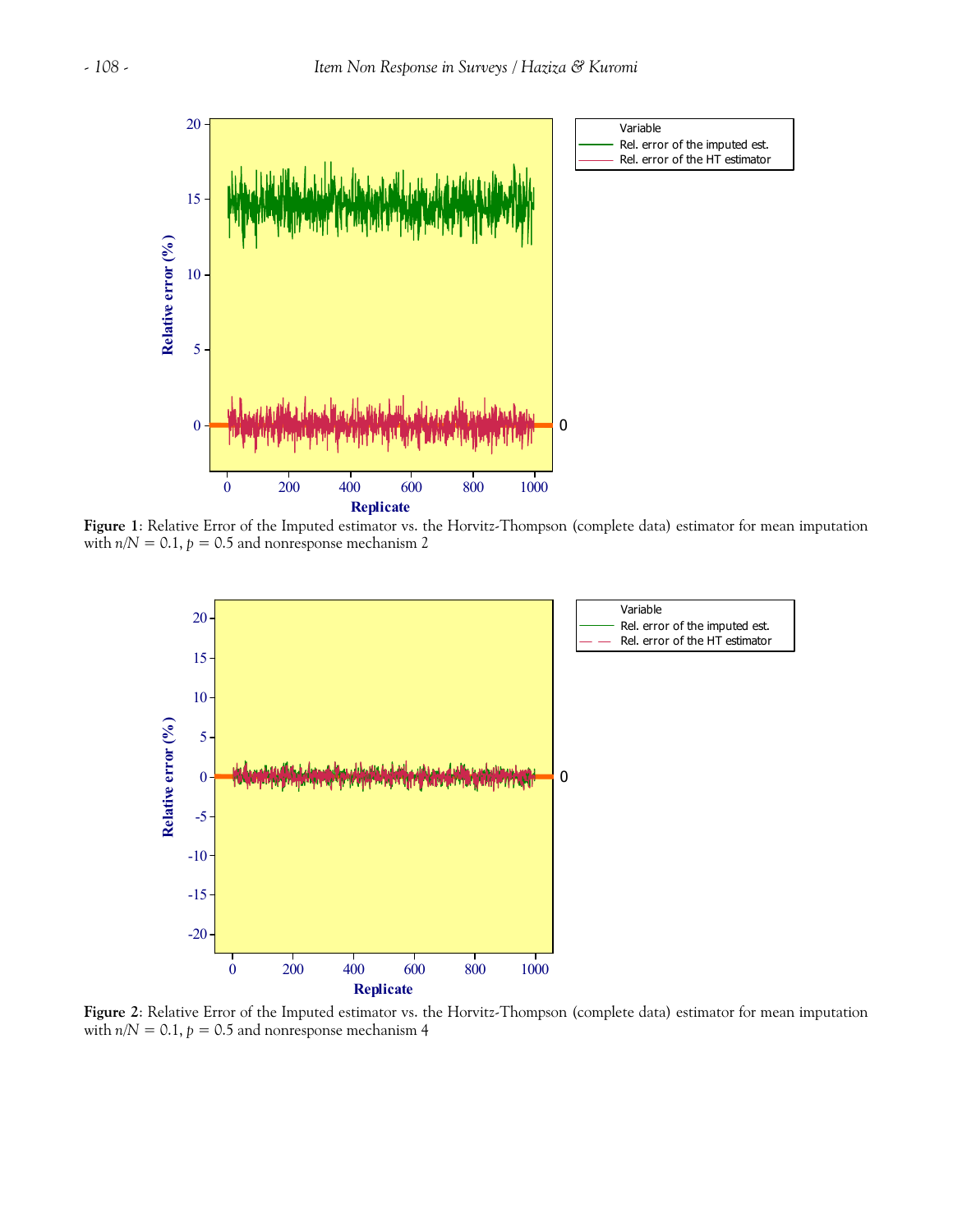

**Figure 3**: Distribution of the imputed estimator

mechanism 1 with  $n/N = 0.1$  and  $p = 0.5$ . In the context of arbitrary sampling design and imputation, the central limit theorem is not easy to prove but holds for many cases encountered in practice. A similar shape is obtained under all the scenarios considered in the simulation study.

We now discuss the results presented in Tables 2 and 3. Note that we only presented the results corresponding to mean and regression imputation because random regression imputation is, on average, asymptotically equivalent to deterministic imputation. This is explained by the fact that the average of the added residual with respect to the imputation procedure is equal to zero. It is clear that under the nonresponse mechanism 1 (uniform nonresponse) the imputed estimator is unbiased in all scenarios. This is not surprising because, under uniform nonresponse, the set of respondents can be viewed essentially as a simple random sample without replacement. Therefore, the set of respondents (and therefore the set of nonrespondents) will include all kind of individuals: the people with a small weight, the people with a medium weight and the people with a large weight. In other words the distribution of the variable HWTEGWTK in the set of respondents is identical to that of HWTEGWTK in the set of nonrespondents. As a result, we can expect the mean of respondents for the variable HWTEGWTK to be close to its population

mean. Turning to the MSE of the imputed estimator (which corresponds to the variance of the imputed estimator) under the nonresponse mechanism 1, we see that regression imputation leads to a smaller MSE than mean imputation under all the scenarios. This is due to the fact that the model underlying the regression imputation procedure (i.e., the full model) has better predictive power than the model underlying mean imputation (which includes only the intercept). In the case of a census (i.e.,  $n/N = 1$ ), the MSE of the imputed estimator virtually reduces to the nonresponse variance since the bias is negligible and the sampling variance is identically equal to zero. The results show that a good imputation model can reduce both the nonresponse bias as well as the nonresponse variance. Finally, note that the MSE of the estimators decreases as the sampling fraction increases, as expected.

For the nonresponse mechanism 2, the imputed estimator is biased under mean imputation, which can be explained by the fact that the response probability depends on the variables DHHE\_SEX, AGE\_GROUP and HWTEGHTM, and that these variables explain also the variable of interest HWTEGWTK. However, mean imputation fails to account for these three variables, which in turns leads to biased estimators. Tables 4-6 show the response rates (across the *R* samples) for the three variables. It is clear that the response rates to the variable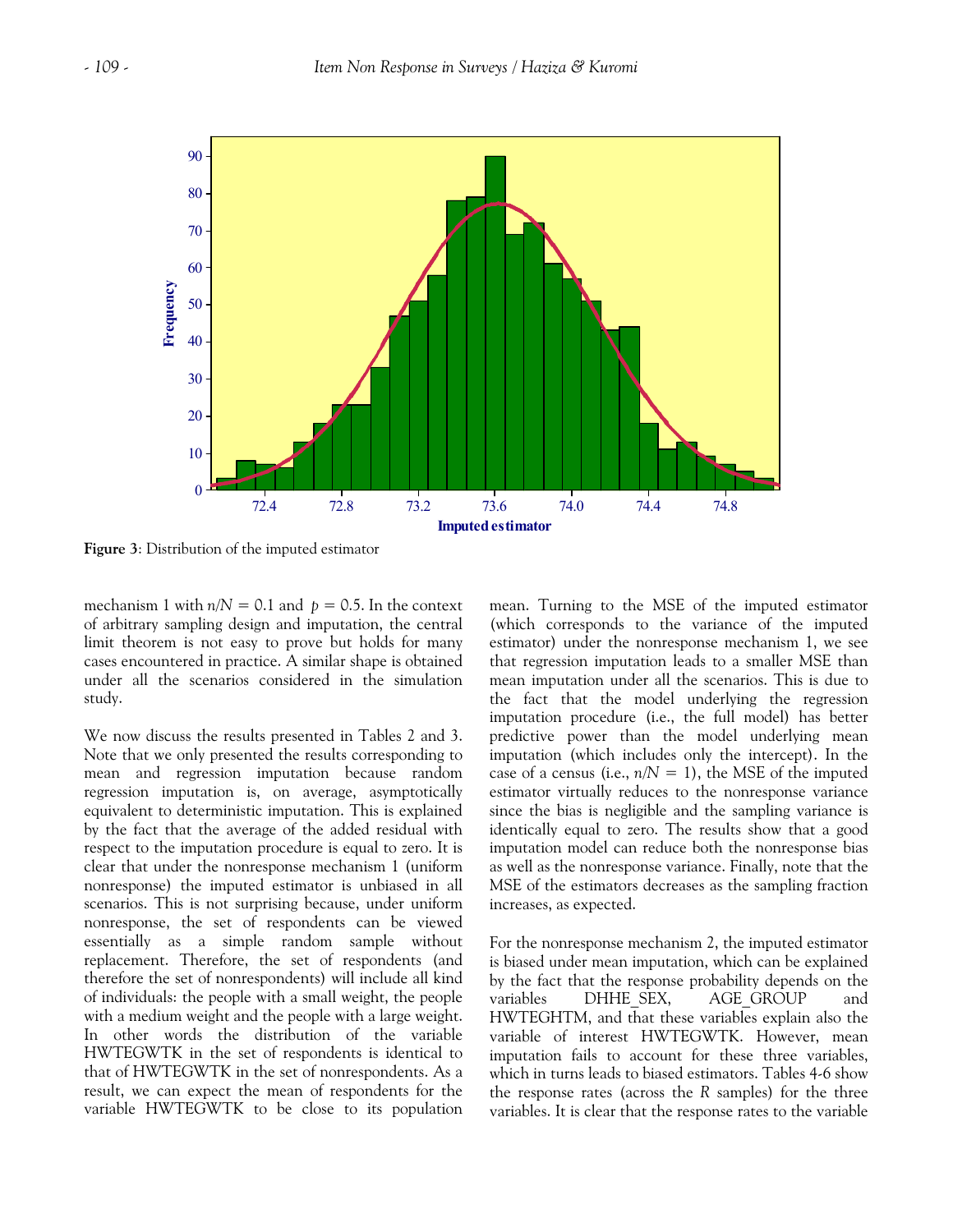HWTEGWTK for men and women are very different (71% for men and 32% for women). The response rates by age group are also very different from one category to another (see Table 4). The response rate for the first age group (individuals whose age is between 12 and 14) is especially low (around 6%). Finally, the response rates for the four quartiles of the continuous variable HWTEGHTM are shown in Table 6. Once again, it is clear that as the height increases, so does the response probability to the variable HWTEGWTK. These results are not surprising given the way we defined the nonresponse mechanism 2. In light of these results, it is crucial to include these variables in the imputation model, which is satisfied when we perform deterministic regression imputation based on the full model. Finally, note that the relative bias decreases as the response rate increases for a given sampling fraction. On the other hand, it is clear that relative bias does not change as the sampling fraction increases for a given response rate. This result is important because it shows that the nonresponse bias is not a function of the sample size but rather a function of the response rate.

For the nonresponse mechanism 3 (which is nonignorable), we note that the imputed estimator is biased in all scenarios, as expected. However, we see that, although we cannot eliminate the nonresponse bias completely, we can reduce it significantly by using an imputation model with good predictive power. For example, with  $n/N = 0.1$  and  $p = 0.5$ , we obtained a

relative bias equal to 14.7% under mean imputation, whereas it is equal to 10.4% under deterministic regression imputation.

For the nonresponse mechanism 4, it is clear from Tables 2 and 4 that the imputed estimator has a negligible bias in all the scenarios. This is due to the fact that, under the nonresponse mechanism 4, the probability of response to HWTEGWTK depends on variables that are not related to this variable (CCCE\_011, CCCE\_031, INCEGHH). As a result, the response mechanism is ignorable since the response probability is independent of the error in the imputation model.

 $n/N = 0.1$ ,  $p = 0.5$  and the nonresponse mechanism 2 **Table 4**: Response rate by age group with

| $\sim$ gives |      |      |      |              |  |  |
|--------------|------|------|------|--------------|--|--|
| onse rate.   | 0.06 | 0.28 | ነ 47 | $\bigcap$ 57 |  |  |

**Table 5**: Response rate by sex with  $n/N = 0.1$ ,  $p = 0.5$ and the nonresponse mechanism 2

| $t_{\rm P}$<br>$\sim$<br>ື້<br>$\tilde{}$<br>$-1.1$<br>◡ |  |  |
|----------------------------------------------------------|--|--|
|                                                          |  |  |

**Table 6**: Response rate by height quartile with  $n/N = 0.1$ ,  $p = 0.5$  and the nonresponse mechanism 2

| umun<br>111<br>.    |  |  |
|---------------------|--|--|
| $\sim$<br>$\ddotsc$ |  |  |

**Table 2**: Monte Carlo percent relative bias and mean square error with *n/N =* 0.1

|                         |                 |            | $p = 0.5$             |            | $p = 0.9$       |            |                       |            |  |
|-------------------------|-----------------|------------|-----------------------|------------|-----------------|------------|-----------------------|------------|--|
|                         | Mean imputation |            | Deterministic         |            | Mean imputation |            | Deterministic         |            |  |
|                         |                 |            | regression imputation |            |                 |            | regression imputation |            |  |
|                         | Relative        | <b>MSE</b> | Relative              | <b>MSE</b> | Relative        | <b>MSE</b> | Relative              | <b>MSE</b> |  |
|                         | bias            |            | bias                  |            | bias            |            | bias                  |            |  |
|                         | $(\%)$          |            | $(\%)$                |            | $(\%)$          |            | $(\%)$                |            |  |
| Nonresponse mechanism 1 | 0.0             | 0.6        | 0.0                   | 0.4        | 0.0             | 0.4        | 0.02                  | 0.3        |  |
| Nonresponse mechanism 2 | כ./             | 30.72      | $-0.5$                | 0.8        | 1.6             |            | $-0.0$                | 0.3        |  |
| Nonresponse mechanism 3 | 14.7            | 117.0      | 10.4                  | 59.0       | 2.9             | 4.7        | 1.5                   | 1.4        |  |
| Nonresponse mechanism 4 | 0.2             | 0.56       | 0.0                   | 0.4        | 0.0             |            | 0.0                   | 0.3        |  |

**Table 3**: Monte Carlo percent relative bias and mean square error with  $n/N = 1$ 

|                         |                 | $p = 0.5$  |                       |            | $p = 0.9$       |            |                       |            |  |
|-------------------------|-----------------|------------|-----------------------|------------|-----------------|------------|-----------------------|------------|--|
|                         | Mean imputation |            | Deterministic         |            | Mean imputation |            | Deterministic         |            |  |
|                         |                 |            | regression imputation |            |                 |            | regression imputation |            |  |
|                         | Relative        | <b>MSE</b> | Relative              | <b>MSE</b> | Relative        | <b>MSE</b> | Relative              | <b>MSE</b> |  |
|                         | bias            |            | bias                  |            | bias            |            | bias                  |            |  |
|                         | $(\%)$          |            | $\frac{1}{2}$         |            | $\frac{9}{0}$   |            | $(\%)$                |            |  |
| Nonresponse mechanism 1 | 0.0             | 0.03       | 0.0                   | 0.02       | 0.0             | 0.003      | 0.0                   | 0.0021     |  |
| Nonresponse mechanism 2 | 7.5             | 30.2       | $-0.5$                | 0.2        | 1.6             | 1.71       | $-0.1$                | 0.0048     |  |
| Nonresponse mechanism 3 | 14.7            | 117        | 10.4                  | 58.7       | 2.9             | 4.41       | 1.4                   | 1.15       |  |
| Nonresponse mechanism 4 | 0.2             | 0.044      | 0.0                   | 0.018      | 0.0             | 0.0037     | 0.0                   | 0.0021     |  |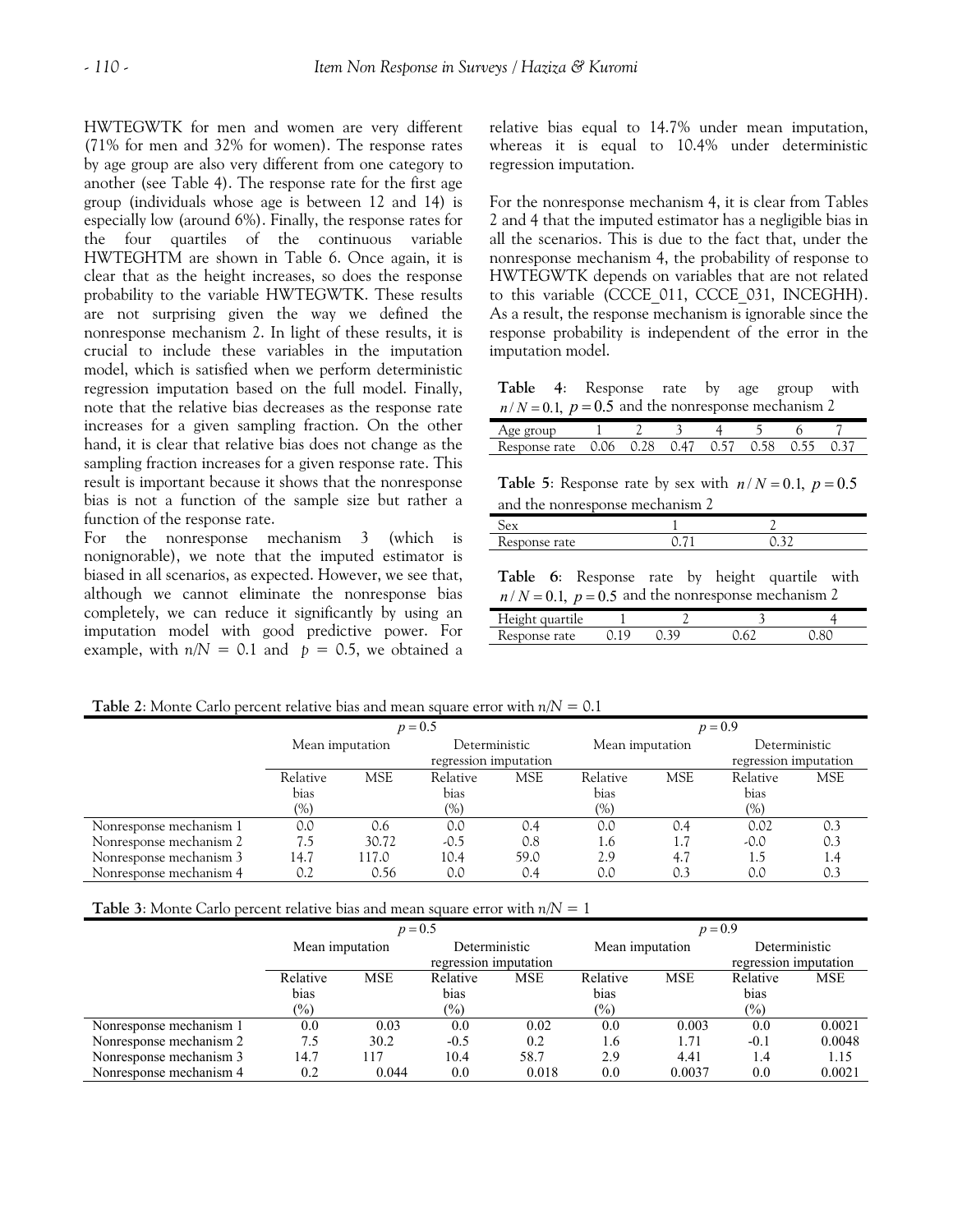| $\cdots$                   | - - -           |                                 |                                        |                          |                           |                                   |                          |
|----------------------------|-----------------|---------------------------------|----------------------------------------|--------------------------|---------------------------|-----------------------------------|--------------------------|
|                            |                 | $p = 0.5$                       |                                        |                          |                           | $p = 0.9$                         |                          |
|                            | Mean imputation |                                 | Deterministic regression<br>imputation | Mean imputation          |                           | imputation                        | Deterministic regression |
| $L^{\tau}MC$<br><b>SAM</b> | 7 MC<br>NR      | $\mathbf{r}$ r MC<br><b>SAM</b> | т <i>т</i> МС<br>NR                    | $\tau M C$<br><b>SAM</b> | $\mathbf{r}$ r $MC$<br>NR | $\mathbf{r}$ r $MC$<br><b>SAM</b> | r 7 MC<br>NR             |
| 45.0                       |                 | 58.0                            | 42.0                                   | 88.6                     |                           | 92.5                              | ت .                      |

**Table 7**: Contribution (in %) of  $V_{SM}$  and  $V_{NR}$  to the total variance under mean and deterministic regression imputation with  $n/N = 0.1$  and nonresponse mechanism

Turning to the variance components of the imputed estimator, Table 7 shows the contribution (in %) of the sampling variance,  $V_{SAM}^{MC}$ , and that of the nonresponse variance,  $V_{NR}^{MC}$ . Note that under the nonresponse mechanism 1 (uniform nonresponse), the imputed estimator is unbiased (see Table 2 and Table 3). It is clear from Table 7 that the contribution of the nonresponse variance decreases as the response rate increases. For example, under mean imputation the nonresponse variance contributes for 55% of the total variance when the response rate is set to 50%, whereas it contributes only for 11.4% of the total variance when the response rate is set to 90%. This result is not surprising since as the response increases, we expect the non-response variance to decrease. Also, it is clear that for a given response rate, the nonresponse variance deceases as the imputation model has more predictive power. For example, when the response rate is set to 50%, the contribution of the nonresponse variance is equal to 55% under mean imputation and only 42% under deterministic regression imputation.

Table 8 shows the increase in mean square error when random regression imputation is used as opposed to deterministic regression imputation under the nonresponse mechanism 1. For a response rate of 50%, the total variance of the imputed estimator under random regression imputation is 20% larger than that of the imputed estimator under deterministic regression imputation. For a response rate of 90%, the relative increase is only equal to approximately 5%.

**Table 8:** Relative increase in variance,  $\lambda$ , given by (4.3) with  $n/N = 0.1$  under the non-response mechanism 1 and random regression imputation

| ◠       |           |
|---------|-----------|
| $= 0.5$ | $p = 0.9$ |
| ר כ     |           |

### **5. Estimation of Domain Means**

In practice, estimates for various domains (subpopulations) are needed for most surveys. For example, in the context of CCHS, estimates of the average weight may be required by age-sex group or by province. Let  $U_d \subseteq U$  be a domain of interest of size  $N_d$ . The domain mean,  $\bar{Y}_d$ , can be expressed as

$$
\overline{Y}_d = \sum_{i \in U} d_i y_i / \sum_{i \in U} d_i , \qquad (5.1)
$$

where  $d_i$  is a domain indicator such that  $d_i = 1$  if unit *i* belongs to  $U_d$  and  $d_i = 0$ , otherwise. In the absence of nonresponse, an asymptotically unbiased estimator of  $Y_d$ is given by

$$
\overline{y}_d = \frac{\sum_{i \in S} w_i d_i y_i}{\sum_{i \in S} w_i d_i}.
$$

That is,  $E_p(\bar{y}_d) \approx \bar{Y}_d$ . In the presence of nonresponse to item *y*, we define an imputed estimator by

$$
\overline{y}_{dl} = \frac{1}{\sum_{i \in S} w_i d_i} \left[ \sum_{i \in S} w_i d_i r_i y_i + \sum_{i \in S} w_i d_i (1 - r_i) y_i^* \right]. \tag{5.2}
$$

The imputed estimator (5.2) is simply the weighted mean of the observed and imputed values within the domain. An important question arises in the context of domain estimation: should we account for the domain of interest at the imputation stage? The answer depends on whether or not the domain of interest is related to the variable being imputed. If the domain is highly related to the variable being imputed, then not accounting for the domain in the imputation procedure may lead to imputed estimators with considerable bias. In this case, the nonresponse mechanism is nonignorable because the response probability depends on the error term of the imputation model. As we illustrate next with the CCHS data, the magnitude of the bias increases as the response rate decreases, or as the distance between the domain mean,  $\overline{Y}_d$ , and the overall mean  $\overline{Y}_d$ , increases. In other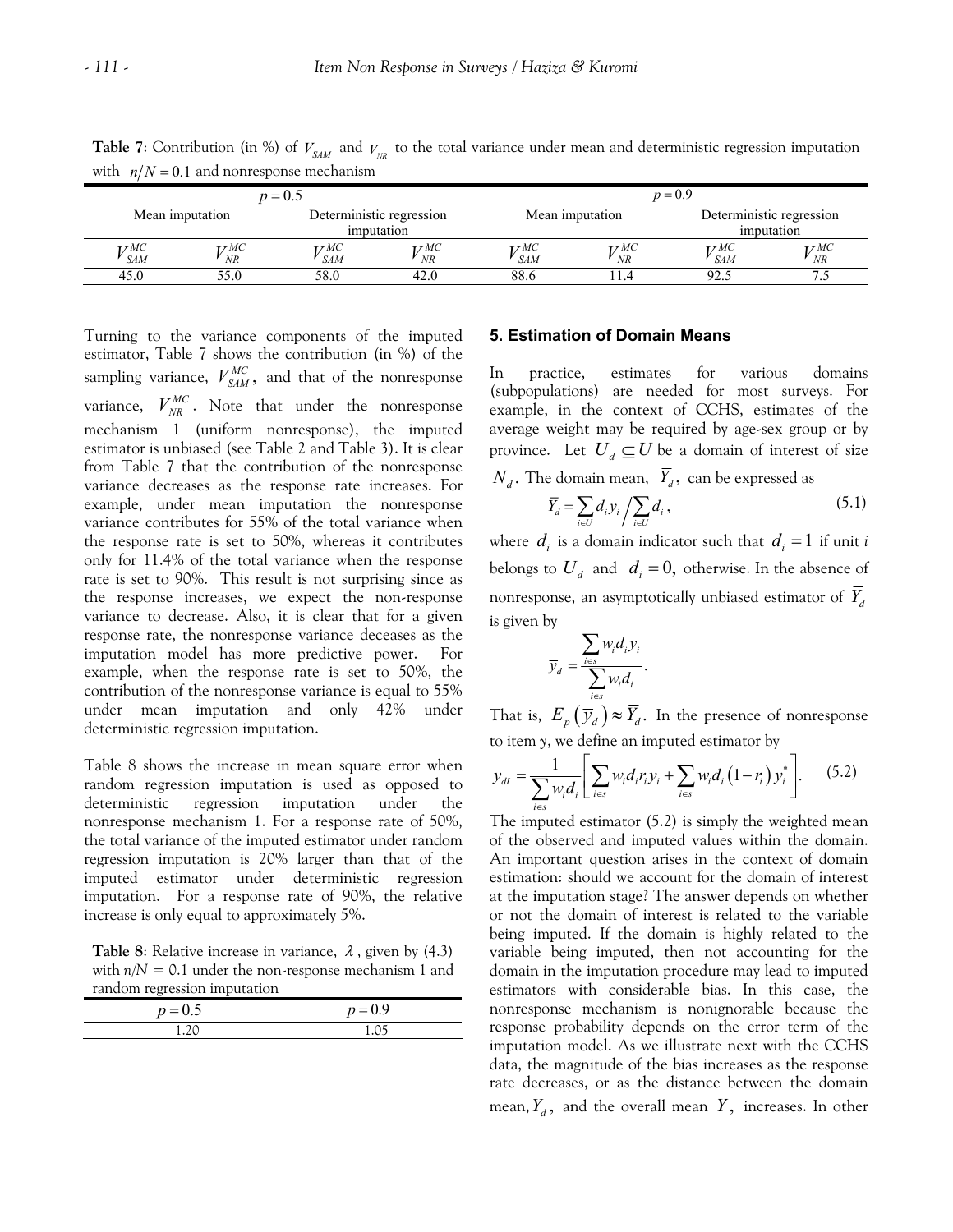words, if the behaviour of individuals within the domain is very different than that of the individuals in the rest of the population, then it is important to include the domain variables in the imputation model. On the other hand, if the domain is not related to the variable being imputed, then there is no need to include it because in this case, we expect the behaviour of the individuals within the domain to be similar to that of the individuals in the rest of the population.

To illustrate this problem, we performed several simulation studies. We are interested in estimating the mean for two domains: the first domain is the age-sex group (consisting of 14 categories obtained by crossclassifying the variables AGE\_GROUP and DHHE\_SEX), whereas the second domain is the province (which consists of 10 categories).

From the population, we selected  $R = 500$  samples of size  $n = 10,000$  (census case). In each selected sample, nonresponse was generated according to a uniform nonresponse mechanism with probability  $p = 0.5$ . From each simulated sample, we used two imputation methods: the overall mean imputation and deterministic regression imputation. For the latter method, we used two distinct imputation models: the first corresponds to the full model (see Appendix B), whereas the second includes all the variables of the full model, except the variables AGE\_GROUP, DHHE\_SEX and the interaction terms AGE GROUP \* DHHE SEX and AGE\_GROUP \* CCCE\_071 (interaction term for age category with presence of high blood pressure). Thus, in the second model (which we call the incomplete regression model), we purposely omitted the domain variables. Note that that the overall mean of the respondents is probably very close to the population mean since the mechanism used to generate nonresponse to the variable HWTEGWTK gives equal response probability to all the population units.

Table 9 clearly shows that the weight of an individual varies greatly from one age-sex group to another. The range goes from 51.0 kg for females whose age is between 12 and 14 years old to 85 kg for males whose age is between 50 and 64 years old. Thus, a quick look to Table 9 shows that the weight of an individual and its age-sex are strongly related. On the other hand, the mean of the variable HWTEGWTK does not vary much from one province to another. The range goes from 70.3 kg for people living in Quebec to 77.4 for people living in Newfoundland and Labrador as shown in Table 10. Hence, the variables HWTEGWTK and PROVINCE do not seem to be strongly related.

We calculated the Monte Carlo average of the imputed estimator  $\bar{y}_{dI}$ , given by (4.1) with  $\hat{\theta}$  replaced by  $\bar{y}_{dI}$ . Figures 4-7 show the Monte Carlo average of the imputed estimator for each age-sex group along with its true mean. Under overall mean imputation (see Figure 4), it is clear that the imputed estimator is biased for most of the domains. The bias is especially large for domains 1 and 2 (respectively men and women whose age is between 12 and 14 years old). In these two domains, the average weight is particularly low in comparison with the average weight in the population. Since the nonresponse mechanism is uniform, we expect the mean of the respondents to be close to the population mean. Hence, performing mean imputation in domains 1 and 2 is clearly inadequate since a nonrespondent in domain 1 or 2 (whose weight is probably in the 50 kg range) is imputed by the mean of the respondents, which is much too high. As a result, the imputed estimator has a positive bias as shown in Figure 4. Under regression imputation using the incomplete model, the results in terms of bias are better than those obtained under mean imputation (see Figure 5) because even though the imputation model does not include the variables involving age and sex, the model has more predictive power than the one containing only the intercept (which corresponds to mean imputation). Finally, it is clear from Figure 6, that when the imputation model contains all the appropriate variables (especially the domain variables), the bias of the imputed estimator is negligible for all domains.

Turning to the domain *PROVINCE*, Figure 7 shows that mean imputation leads to imputed estimators with a small bias for all provinces. This result is not surprising since the province is not strongly related to the weight of an individual. In other words, the weight does not vary much from one province to another. Therefore, imputing with the overall mean of the respondents is reasonable in most domains.

In conclusion, in order to ensure approximately unbiased estimators for domains, it is important to include in the imputation those domain variables that are related to the variable being imputed. Failure to do so may result in considerably biased estimators, especially for domains that exhibit an atypical behavior.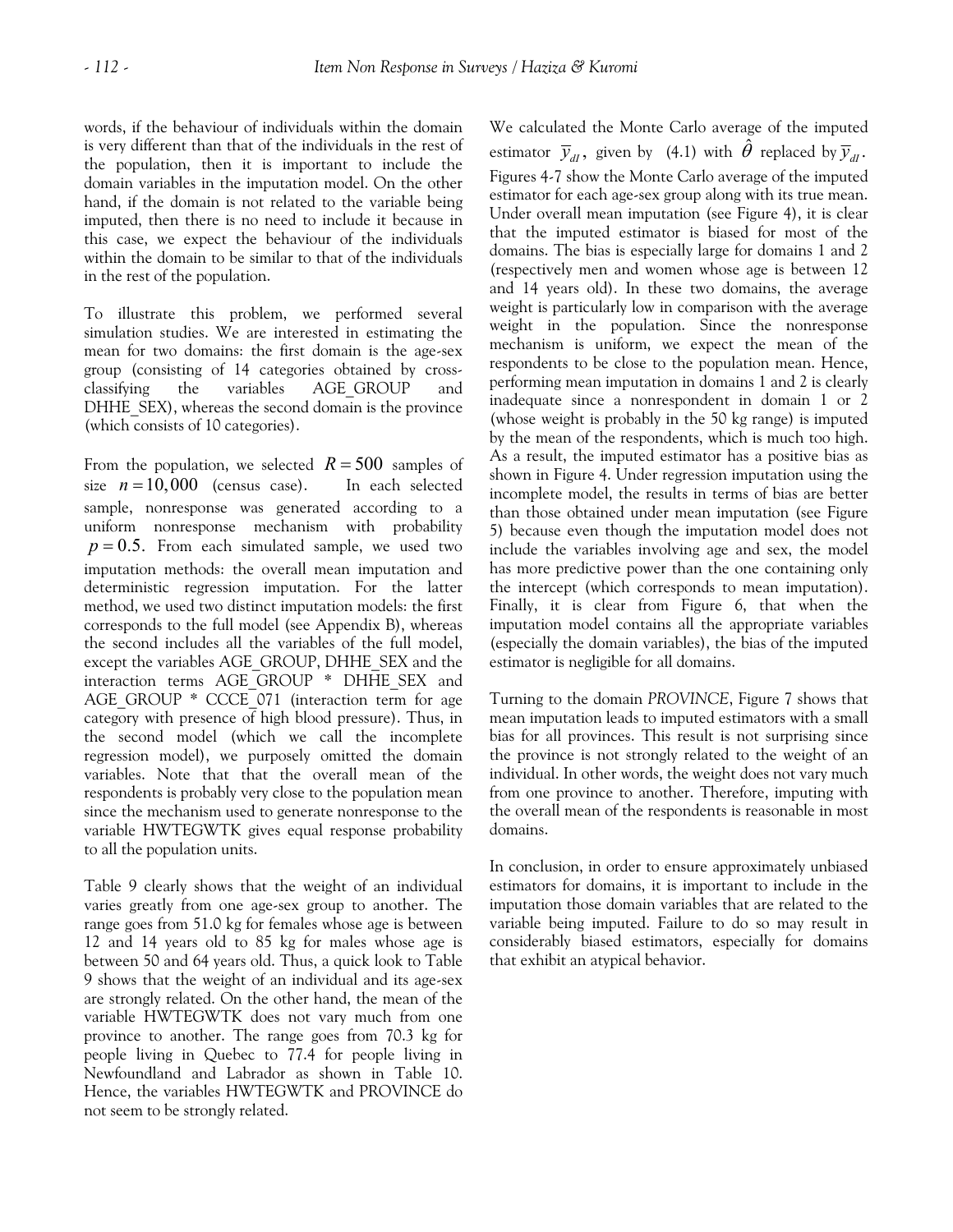**Table 9.** Population mean by age-sex group

| Age-sex<br>group |                       |                  |      |      |                              |      |      |      |      |                |      | <b>. .</b> | $\overline{\phantom{a}}$ |
|------------------|-----------------------|------------------|------|------|------------------------------|------|------|------|------|----------------|------|------------|--------------------------|
| Mear             | ⊾ר<br>$\cdot$ $\cdot$ | 71<br><b>1.1</b> | 58.8 | 80.5 | - <b>-</b><br>65.C<br>$\sim$ | 85.4 | د.68 | 85.0 | 70.1 | $\sim$<br>82.0 | 69.১ | $- -$      | 63.5                     |

| Table 10. Population Mean by Province |
|---------------------------------------|
|---------------------------------------|

| $- -$<br>$- -$<br>$\overline{\phantom{a}}$<br>74.<br>$\overline{\phantom{a}}$<br>$\mathbf{a}$<br>$R \times 2$<br>$\overline{\phantom{a}}$<br>72.0<br>74.8<br>$\sim$<br>$\sim$<br>u | Province |               |     |     |       |      |     |     | $\sim$<br>10 | . .         |
|------------------------------------------------------------------------------------------------------------------------------------------------------------------------------------|----------|---------------|-----|-----|-------|------|-----|-----|--------------|-------------|
|                                                                                                                                                                                    | Mean     | $\sim$ $\sim$ | ٠., | ن.ر | ن. ∪' | د.ر. | ∴0/ | י - | <u>.</u>     | $-1$<br>6.J |



**Figure 4:** Plot of the imputed estimator vs. true population mean by age-sex under mean imputation



**Figure 5:** Plot of the imputed estimator vs. true population mean by age-sex under regression imputation (incomplete model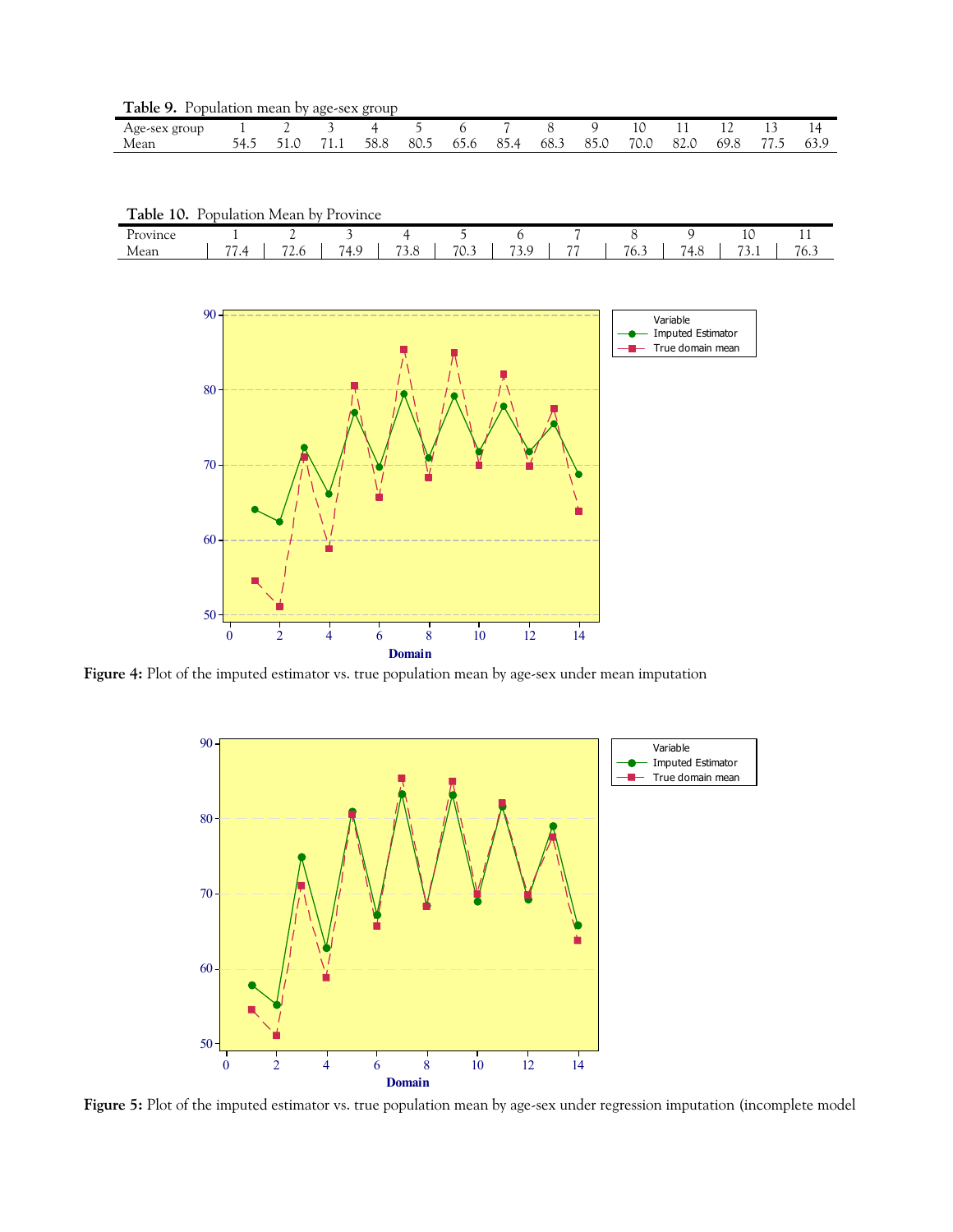

**Figure 6:** Plot of the imputed estimator vs. true population mean by age-sex under regression imputation (full model)



**Figure 7:** Plot of the imputed estimator vs. true population mean by province under mean imputation

## **6. Estimation of Coefficients Of Correlation**

In this section, we are interested in estimating the finite population coefficient of correlation between two variables *x* and *y*, given by

$$
\rho_{xy} = \frac{1}{N-1} \left[ \frac{\sum_{i \in U} x_i y_i - N \overline{X} \overline{Y}}{S_x S_y} \right],
$$
\n(6.1)

where 
$$
S_x = \left[\frac{1}{N-1}\sum_{i \in U} (x_i - \overline{X})^2\right]^{1/2}
$$
 and  $S_y$  is similarly

defined. Here, both variables are potentially missing and will be imputed. Obtaining an approximately unbiased estimator of  $\rho_{xy}$  requires obtaining an approximately unbiased estimator for each term separately,  $\cdot_i$  $y_i$  $i \in U$ *x y*  $\sum_{i\in U} x_i y_i$ ,  $\overline{X}$ ,  $\overline{Y}$ ,  $S_x$  and  $S_y$ . As we have seen in section

3, obtaining a good estimator of  $\overline{X}$  and  $\overline{Y}$  requires a good modeling exercise to ensure that the underlying imputation model is at least reasonable. Obtaining an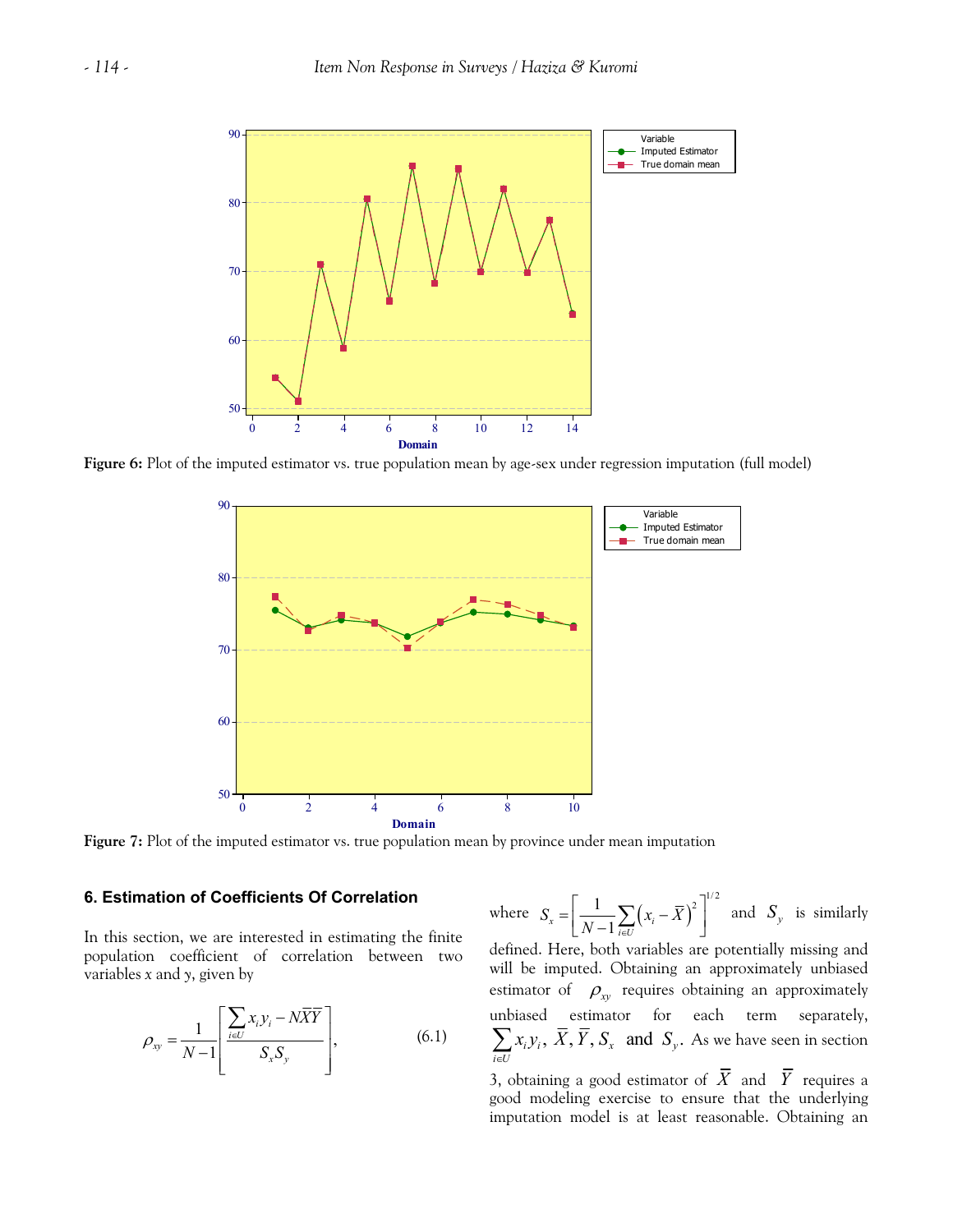approximately unbiased estimator of the population variability  $S_r$  and  $S_v$  is possible if a random imputation method is used as opposed to a deterministic imputation method. The use of a random imputation method is necessary because deterministic regression imputation distorts the distribution of the variable being imputed. In particular, the variability of the *y*-values (or *x*-values) after imputation does not provide an unbiased estimator of  $S_y^2$  (or  $S_x^2$ ). Random regression imputation tends to preserve the distribution of the variables being imputed, particularly their variability. The estimation of the term,  $i y_i$ *i U x y*  $\sum_{i\in U} x_i y_i$ , proves to be problematic since this term is a measure of the relationship between the two variables *x*

and *y*. Marginal imputation that imputes independently both variables tends to attenuate the relationship between the variables being imputed. This phenomenon can be easily explained by the fact that, after imputation, we are in presence of pairs  $(x, y)$  that would not have been observed had there been complete response to both variables. As a result, the estimator of the term  $\sum x_i y_i$ , *i U* ∈

obtained after imputation is generally negatively biased. The magnitude of the bias depends on the response rates to item *x* and *y* as well as the coefficient of correlation between the two variables. If the variables are strongly related and the response rate is low, we can expect the bias of the coefficient of correlation after imputation to be considerable. If the variables *x* and *y* are not related, then the coefficient of correlation computed after imputation would have a negligible bias because, in this case, there is no relationship to preserve.

To illustrate the problem, we conducted a limited simulation study. Suppose we are interested in estimating the coefficient of correlation between the weight of an individual (HWTEGWTK) and its height (HWTEGHTM). From the CCHS population, we selected  $R = 1000$  random samples of size  $n = 500$ according to simple random sampling without replacement. In each selected sample, we generated nonresponse so that the probability of responding to the variable *x* but not *y* was set to 20%, the probability of responding to the variable *y* but not *x* was set to 20% and the probability of responding to both variables was set to 40%. To compensate for the nonresponse to variables *x* and *y*, we performed marginal random hot deck (MRHD) imputation. That is, both variables were imputed independently using random hot deck imputation described in section 3. Then the coefficient of correlation between the two variables was computed after imputation. The Monte Carlo percent relative bias of the resulting estimator was found to be equal to

 -58.5%. That is, the Monte Carlo average of the coefficient of correlation after imputation was found to be equal to 0.22, whereas the true value of the coefficient of correlation between HWTEGHTM and HWTEGWTK is approximately equal to 0.55. This example shows that one needs to be extremely careful when performing statistical analyses after imputation has been performed.

## **7. Conclusions**

The results above clearly show that imputation is essentially a modeling exercise. The choice of the auxiliary variables in the imputation model is very important, especially those which are related to the response probability. Model validation is thus an important step during the imputation process. It includes the detection of outliers and the examination of plots such as the plot of residuals vs. the predicted values, the plot of residuals vs. the auxiliary variables selected in the model and a plot of residuals vs. variables not selected in the model. Also, the imputation method should be chosen with respect to the type of parameter being estimated as well as the nature of the variable being imputed (continuous or categorical). For example, if we are interested in estimating a quantile, deterministic regression imputation should be avoided because it tends to distort the distribution of the variables being imputed. Random imputation methods should be used in this case. Also, if the variable being imputed is categorical, donor imputation that includes random hot deck imputation is preferable to (deterministic or random) regression imputation to avoid the possibility of impossible values in the imputed data file.

The problem of variance estimation was not considered in this paper. It is well known that treating the imputed values as if they were observed could lead to a serious underestimation of the variance of the imputed estimator, especially if the nonresponse rate is appreciable. A variety of variance estimation methods that take the nonresponse and imputation variance into account have been developed in the literature. The reader is referred to the following papers on the topic: Rao and Shao (1992); Särndal (1992); Rao and Sitter (1995); Fay (1996); Shao and Sitter (1996); and Shao and Steel (1999). These methods cover many imputation methods including both deterministic and random regression imputation.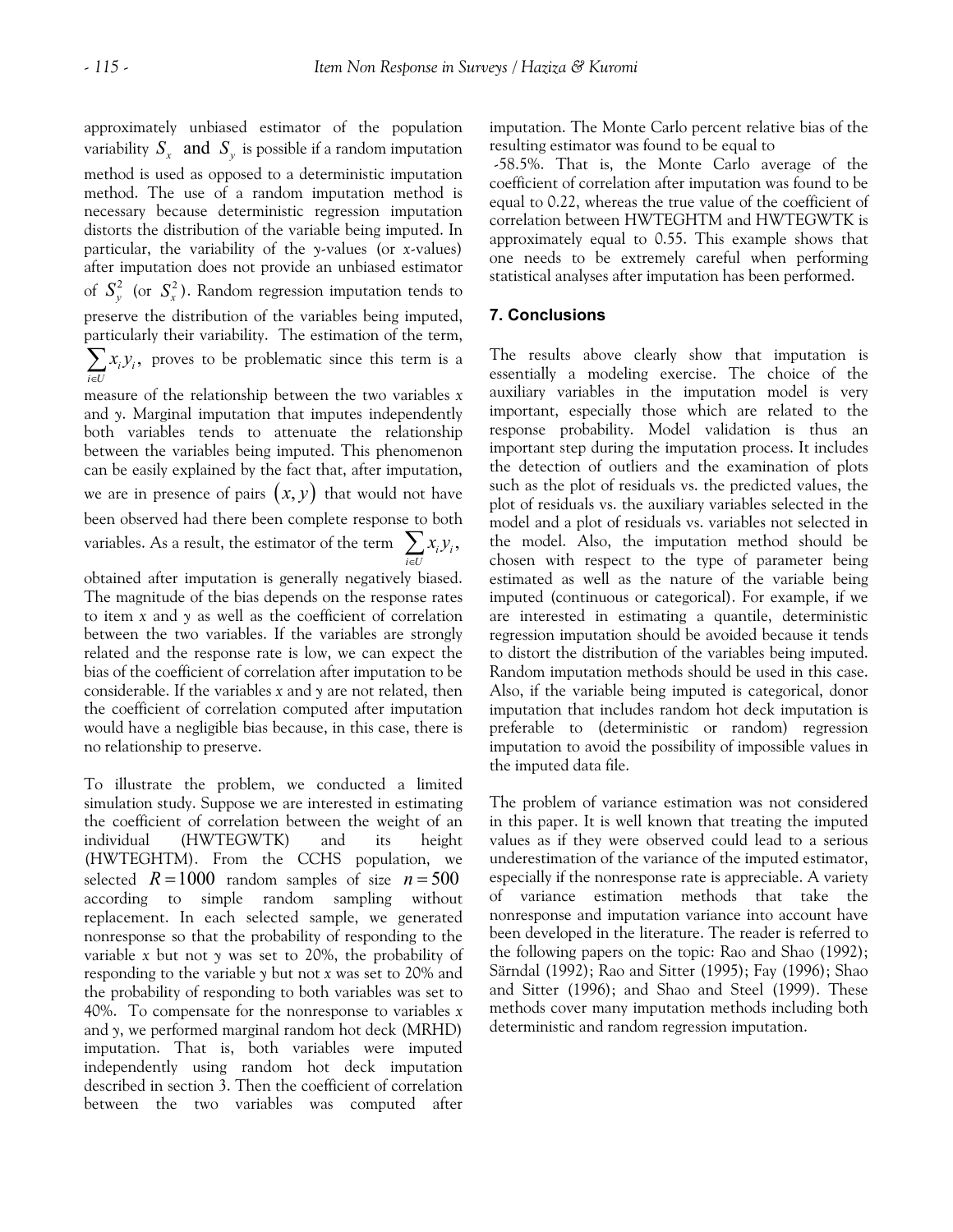Correspondence : david.haziza@umontreal.ca

#### **REFERENCES**

- Fay, R.E. 1996. Alternative Paradigms for the Analysis of Imputed Survey Data. *Journal of the American Statistical Association*, 91, 490-498.
- Rao, J.N.K. 1996. On variance estimation with imputed survey data. *Journal of the American Statistical Association*, 91, 499-506.
- Rao, J.N.K. and Sitter, R.R. 1995. Variance estimation under two-phase sampling with application to imputation for missing data. *Biometrika*, 82, 453-460.
- Rao, J.N.K. and Shao, J. 1992. Jackknife variance estimation with survey data under hot deck imputation. *Biometrika*, 79, 811-822.
- Särndal, C.-E. 1992. Methods for Estimating the Precision of Survey Estimates When Imputation Has Been Used. *Survey Methodology*, 18, 241-252.
- Shao, J. and Sitter, R.R. 1996. Bootstrap for imputed survey data. *Journal of the American Statistical Association*, 93, 819-831.
- Shao, J. and Steel, P. 1999. Variance Estimation for Survey Data with Composite Imputation and Nonnegligible Sampling Fractions. *Journal of the American Statistical Association*, 94, 254-26.
- Statistics Canada 2005. Canadian Community Health Survey, Public Use Microdata, [www.statacan.ca](http://www.statacan.ca/).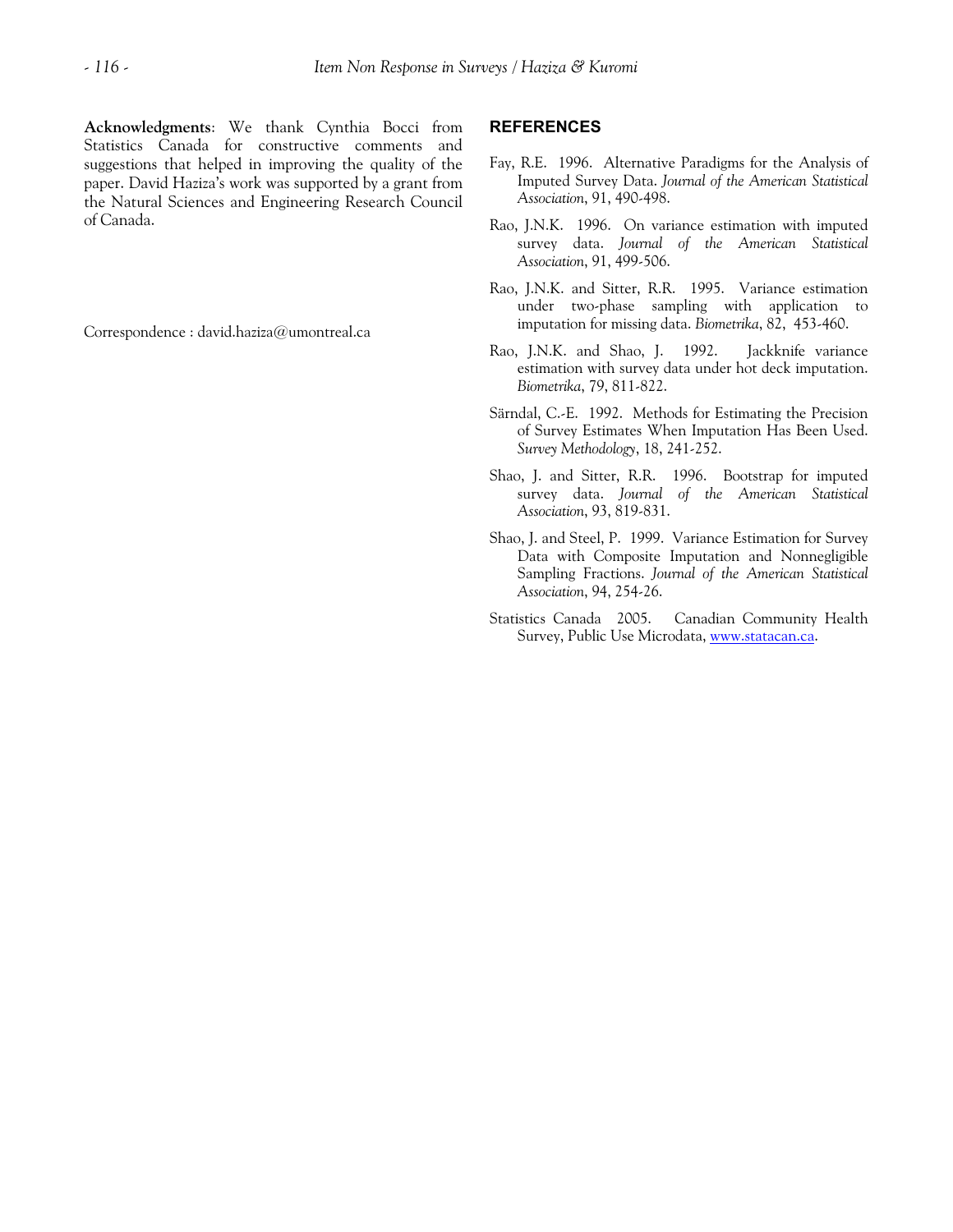## **APPENDIX A: Variables and their definitions**

**Table A.1:** List of variables included in the CCHS case study data set

|                 |                               |             | Number         |
|-----------------|-------------------------------|-------------|----------------|
| Variable        | Variable Label                | Type<br>of  | of             |
| name            | (meaning)                     | variable    | values         |
|                 | $\sigma$ f<br>Province        |             |                |
|                 | $\sigma$<br>residence         | nominal     |                |
| <b>GEOEGPRV</b> | respondent                    | categorical | 11             |
|                 |                               | ordinal     |                |
| AGE GROUP       | Age                           | categorical | 7              |
|                 |                               | nominal     |                |
| DHHE SEX        | Sex                           | categorical | 2              |
|                 |                               | nominal     |                |
| <b>DHHEGMS</b>  | Marital status                | categorical | 4              |
|                 |                               | nominal     |                |
| CCCE 011        | Has food allergies            | categorical | 2              |
|                 |                               | nominal     |                |
| CCCE 031        | Has asthma                    | categorical | 2              |
|                 | blood<br>Has<br>high          | nominal     | 2              |
| CCCE 071        | pressure<br>Daily             | categorical |                |
| <b>PACEDEE</b>  | energy<br>expenditure         | continuous  | N/A            |
|                 | Physical<br>activity          | ordinal     |                |
| <b>PACEDPAI</b> | index                         | categorical | 3              |
|                 |                               | ordinal     |                |
| <b>SMKE 202</b> | Type of smoker                | categorical | 3              |
|                 | Someone<br>smokes             | nominal     |                |
| ETSE 10         | inside home                   | categorical | $\overline{c}$ |
|                 |                               | nominal     |                |
| <b>ALCEDTYP</b> | Type of drinker               | categorical | 4              |
|                 | Average<br>daily              |             |                |
|                 | alcohol                       | discrete    |                |
| <b>ALCEDDLY</b> | consumption $\cdot$ (D)       | continuous  | N/A            |
|                 | Total hhld inc.               | ordinal     |                |
| <b>INCEGHH</b>  | from all sources              | categorical | 5              |
|                 | Height (metres)<br>$\sqrt{2}$ | ordinal     |                |
| <b>HWTEGHTM</b> | self-reported                 | categorical | 28             |
|                 | Weight (kgs)/ self-           |             |                |
| <b>HWTEGWTK</b> | reported                      | continuous  | N/A            |

| Table A.2. List of values taken by variables |                   |                         |  |  |  |
|----------------------------------------------|-------------------|-------------------------|--|--|--|
| Variable                                     | Variabl           |                         |  |  |  |
| name                                         | e value           | Value Label (meaning)   |  |  |  |
| <b>GEOEGPRV</b>                              | 10                | NFLD & LAB.             |  |  |  |
|                                              | 11                | PEI                     |  |  |  |
|                                              | 12                | NOVA SCOTIA             |  |  |  |
|                                              | 13                | NEW BRUNSWICK           |  |  |  |
|                                              | 24                | QUEBEC                  |  |  |  |
|                                              | 35                | ONTARIO                 |  |  |  |
|                                              | 46                | MANITOBA                |  |  |  |
|                                              | 47<br>48          | SASKATCHEWAN<br>ALBERTA |  |  |  |
|                                              | 59                | BRITISH COLUMBIA        |  |  |  |
|                                              | 60                | YUKON/NWT/NUNA.         |  |  |  |
| AGE GROUP                                    | 1                 | 12 TO 14 YEARS          |  |  |  |
|                                              | 2                 | 15 TO 17 YEARS          |  |  |  |
|                                              | 3                 | 18 TO 29 YEARS          |  |  |  |
|                                              | $\overline{4}$    | 30 TO 49 YEARS          |  |  |  |
|                                              | 5                 | 50 TO 64 YEARS          |  |  |  |
|                                              | 6                 | 65 TO 74 YEARS          |  |  |  |
|                                              | 7                 | 75 YEARS OR MORE        |  |  |  |
| DHHE SEX                                     | 1                 | MALE                    |  |  |  |
|                                              | 2                 | FEMALE                  |  |  |  |
| <b>DHHEGMS</b>                               | $\mathbf{1}$      | MARRIED                 |  |  |  |
|                                              | 2                 | COMMON-LAW              |  |  |  |
|                                              | 3                 | WIDOW/SEP/DIV           |  |  |  |
| CCCE 011                                     | 4<br>1            | SINGLE/NEVER MAR<br>YES |  |  |  |
|                                              | 2                 | NO                      |  |  |  |
| CCCE 031                                     | 1                 | YES                     |  |  |  |
|                                              | 2                 | NO                      |  |  |  |
| CCCE 071                                     | $\mathbf{1}$      | YES                     |  |  |  |
|                                              | 2                 | NO                      |  |  |  |
| <b>PACEDEE</b>                               | N/A               | N/A                     |  |  |  |
| PACEDPAI                                     | 1                 | ACTIVE                  |  |  |  |
|                                              | 2                 | MODERATE                |  |  |  |
|                                              | 3                 | <b>INACTIVE</b>         |  |  |  |
| <b>SMKE 202</b>                              | 1                 | DAILY                   |  |  |  |
|                                              | 2                 | <b>OCCASIONALLY</b>     |  |  |  |
|                                              | 3                 | NOT AT ALL              |  |  |  |
| ETSE 10                                      | $\mathbf{1}$      | YES                     |  |  |  |
| <b>ALCEDTYP</b>                              | 2<br>$\mathbf{1}$ | NO<br>REGULAR DRINKER   |  |  |  |
|                                              | $\overline{c}$    | OCCASIONAL DRINKER      |  |  |  |
|                                              | 3                 | <b>FORMER DRINKER</b>   |  |  |  |
|                                              | 4                 | NEVER DRANK             |  |  |  |
| <b>ALCEDDLY</b>                              | N/A               | N/A                     |  |  |  |
| INCEGHH                                      | 1                 | NO OR <\$15,000         |  |  |  |
|                                              | $\overline{c}$    | \$15,000-\$29,999       |  |  |  |
|                                              | 3                 | \$30,000-\$49,999       |  |  |  |
|                                              | $\overline{4}$    | \$50,000-\$79,999       |  |  |  |
|                                              | 5                 | \$80,000 OR MORE        |  |  |  |
|                                              | midpoint of       |                         |  |  |  |
| <b>HWTEGHTM</b>                              | range             |                         |  |  |  |
| HWTEGWTK                                     | N/A               | $N/\underline{A}$       |  |  |  |